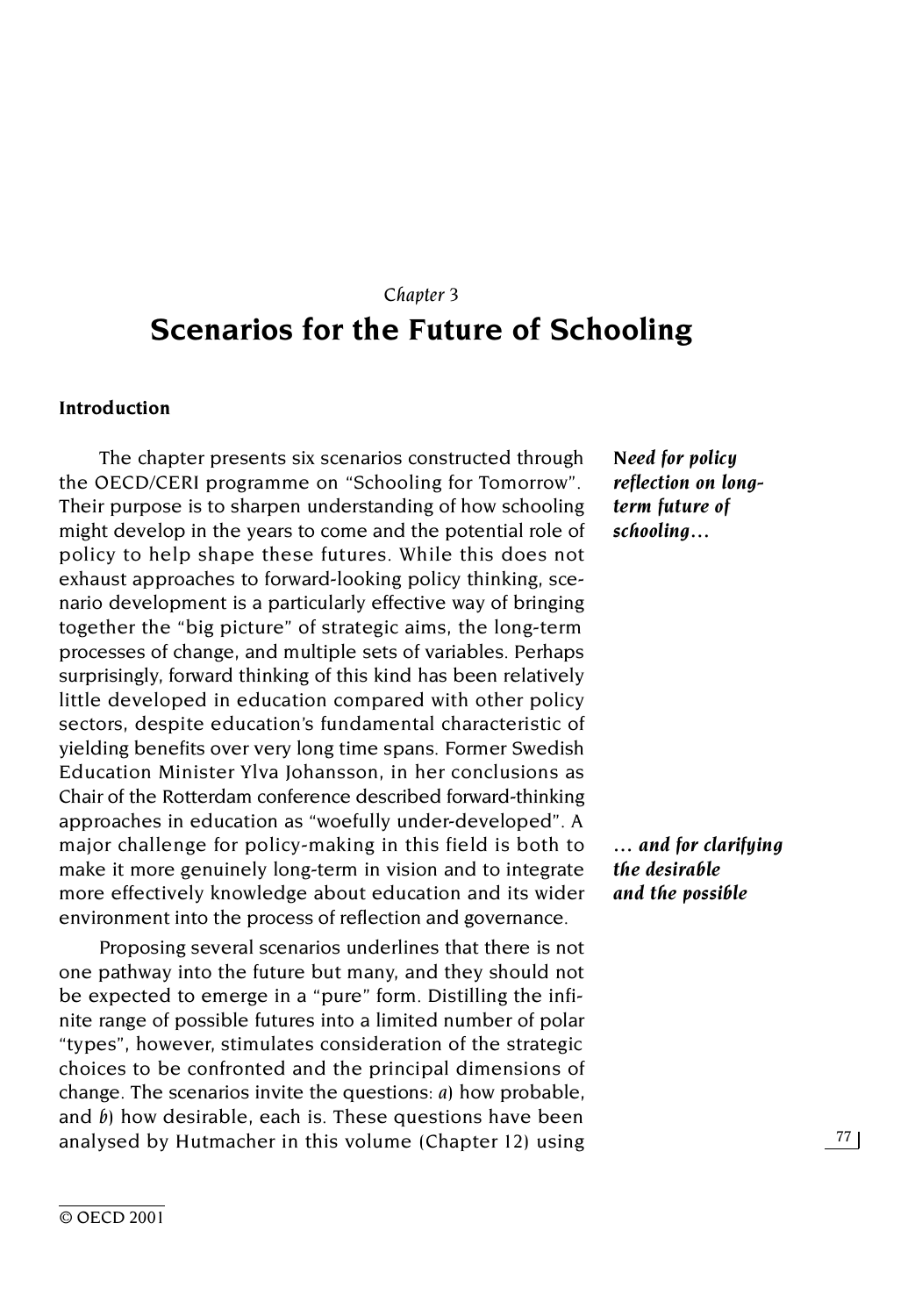earlier versions of these scenarios. The task for policy thinking is to consider what might be done to bring the probable and desirable as closely as possible into alignment, making the more desirable futures more likely, and *vice versa*.

#### **The OECD schooling scenarios**

The OECD "Schooling for Tomorrow" scenarios combine different elements – trends, plausible inter-relationships between clusters of variables, and guiding policy ideas. They are thus neither purely empirical (predictions) nor purely normative (visions). They have been constructed as alternatives for schooling per se rather than as educational extrapolations based on scenarios developed for other fields – the social, economic, technological, environmental, cultural, etc. – though, of course, education is strongly influenced by such factors.

These schooling scenarios have been constructed in a time frame of approximately 15 to 20 years – long enough for significant change to occur beyond immediate political cycles, but not so far off as to be remote to any but futurists and visionaries. The interest is as much in the intervening processes of change as in the fully-fledged scenarios themselves. They may be considered either as stable "steady-states" or as more volatile, and hence likely to set further cycles of change in train. The scenarios are bounded in age terms, covering organised learning from birth up to around completion of secondary education. It is for children and young people of this age range that public responsibility for education is most highly developed in OECD countries, raising a distinct set of policy issues compared with later learning for adults organised through highly diverse arrangements. The six scenarios are not specific to the primary or secondary phases, though it can be expected that certain aspects would apply more directly to one or other of these cycles.

*Two OECD scenarios extrapolating the status quo, two describing "re-schooling" futures, two "de-schooling"*

Two of the scenarios are posited on the continued unfolding of existing models (The "status quo extrapolated"), two describe the substantial strengthening of schools with new dynamism, recognition and purpose (described as "Re-schooling"), while the two final scenarios portray future worlds that witness a significant decline in the position of schools ("De-schooling").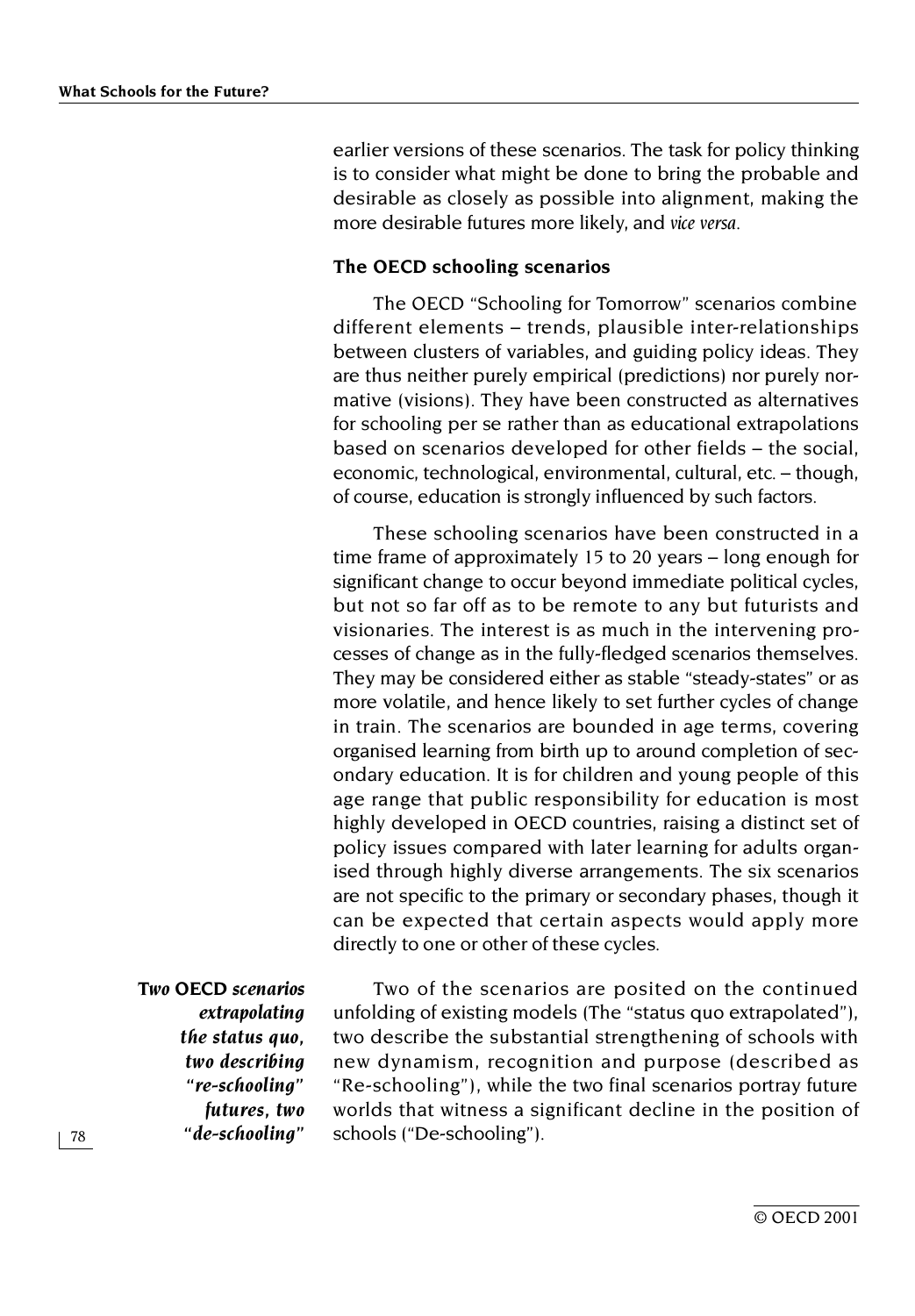| The "status quo extrapolated"                                                    | The "re-schooling" scenarios                                                                                   | The "de-schooling" scenarios                              |
|----------------------------------------------------------------------------------|----------------------------------------------------------------------------------------------------------------|-----------------------------------------------------------|
| school systems"                                                                  | Scenario 1: "Robust bureaucratic Scenario 3: "Schools as core social Scenario 5: "Learner networks<br>centres" | and the network society"                                  |
| Scenario 2: "Extending the mar-<br>Scenario 4: "Schools as focused<br>ket model" | learning organisations"                                                                                        | Scenario 6: "Teacher exodus<br>- the 'meltdown' scenario" |

To facilitate comparison, the scenarios have been constructed within a common framework of clusters of variables that were identified as critical dimensions in determining the shape of school systems: *a) Attitudes, expectations, political support*; *b) Goals and functions for schooling*; *c) Organisation and structures*; *d) The geo-political dimension*; *e) The teaching force*. Each scenario refers to the systemic "centres of gravity" of schooling arrangements rather than descriptions of particular schools or local cases. While, for instance, there will already be some examples of schools in OECD countries that fit the "re-schooling" features of Scenarios 3 and 4, these would only come about when the large majority of schools can be described as "key social centres" or as "focused learning organisations".

# **The "status quo extrapolated"**

## *Scenario 1: "Robust bureaucratic school systems"*

- *Strong bureaucracies and robust institutions*
- *Vested interests resist fundamental change*
- *Continuing problems of school image and resourcing*

This scenario is built on the continuation of dominant school systems, characterised by strong bureaucratic elements and pressures towards uniformity. Despite education being to the fore on political agendas, robust schools and systems prove to be extremely resistant to radical change, because of the strength of the vested interests of the powerful stakeholders. Resource levels do not pass the thresholds that would allow longstanding criticisms of schools to be laid to rest or quality to be generally assured.

*Scenario 1: strong bureaucratic systems resisting radical change…*

*Scenarios referring to whole systems, not individual cases*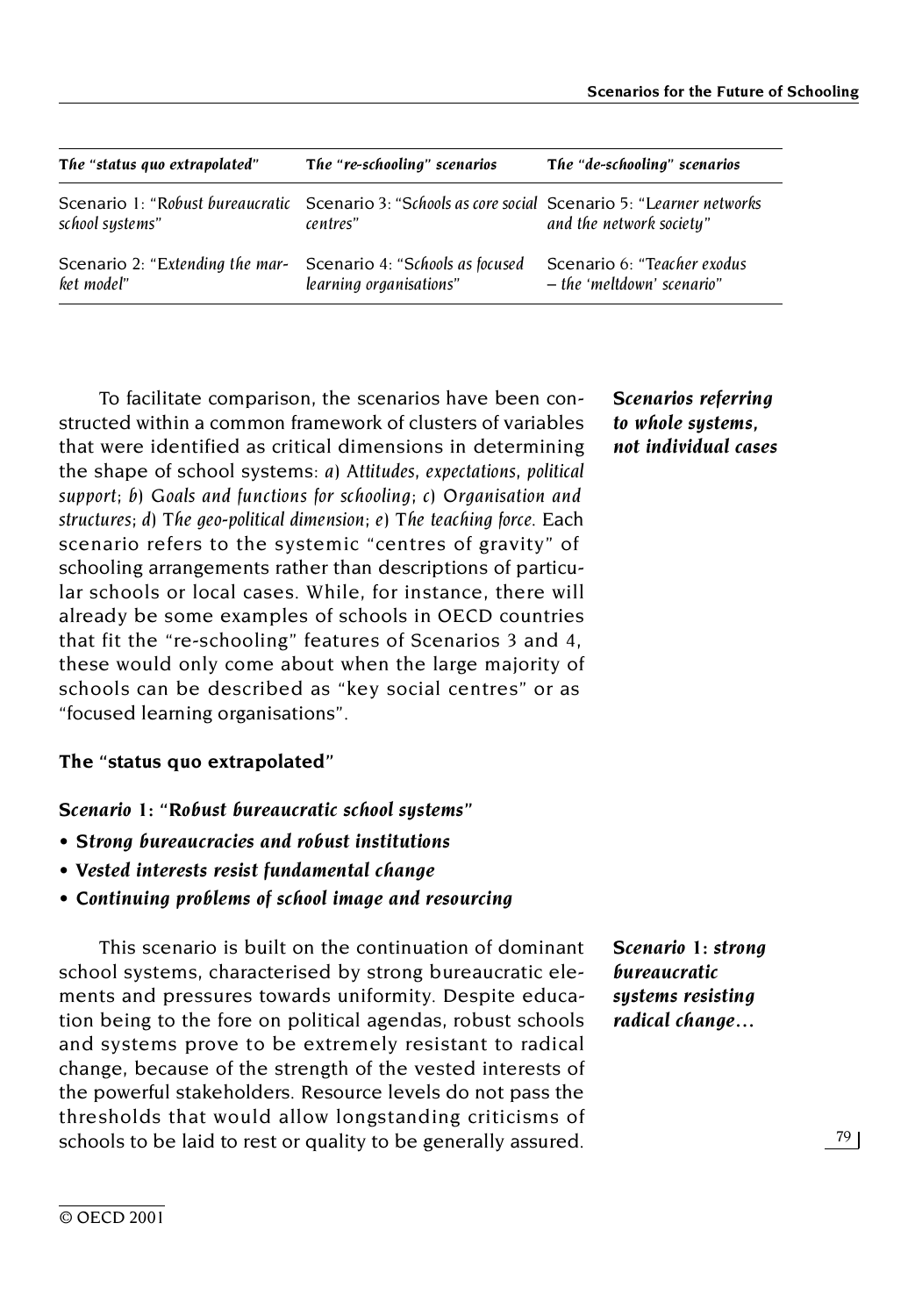New tasks and responsibilities are continually added to the remit of schools, in the face of the problems arising within the other core socialisation settings of family and community, causing schools' financial and human resources to be continually stretched. The norms of completed years spent by students in schools and initial education continue to go up, and the diplomas so gained are widely regarded as the main passports to the next stages of life (though in reality the links are more complex). Despite repeated policy initiatives, the educational inequalities that reflect unequal social and residential home backgrounds/environments prove extremely resilient.

*… while performing fundamental tasks not always well recognised*

While schools are continually criticised for being outdated and slow to change – accusations such as being excessively bureaucratic, with teachers wedded to traditional instruction methods – some inertia may simply be inherent in the nature of school systems. It may only be expected in societies that expect a great deal from schools, seeking to include all young people for ever-longer time periods with ever-fuller curricula, while being unwilling to invest on the very large scale that might bring about fundamental, as opposed to incremental, change. Societies,

| Attitudes.<br>expectations, political<br>support | Education, especially schooling, is politicised, and to the fore in party<br>politics.<br>Despite continued grumbling about the state of schools from parents,<br>employers and the media, most are basically opposed to radical change.<br>More positive attitudes held towards local than overall provision.<br>Possibilities for "playing the system" are important in ensuring the<br>continued support of schools by educated parents resulting in pressure<br>for the greater exercise of choice.                                                                   |
|--------------------------------------------------|---------------------------------------------------------------------------------------------------------------------------------------------------------------------------------------------------------------------------------------------------------------------------------------------------------------------------------------------------------------------------------------------------------------------------------------------------------------------------------------------------------------------------------------------------------------------------|
| <b>Goals and functions</b>                       | Much attention focuses on the curriculum, with many countries operating<br>a common curriculum and assessment system – aimed at enforcing standards<br>or creating greater formal equality or both.<br>Formal certificates seen as main passports to economic/social life – but while<br>increasingly necessary are increasingly insufficient.<br>Larger relative numbers and greater diversity of "older young" in initial<br>education as the norm continues of staying on longer and longer.<br>Continuing inequalities alongside policy endeavours to combat failure. |

**Scenario 1**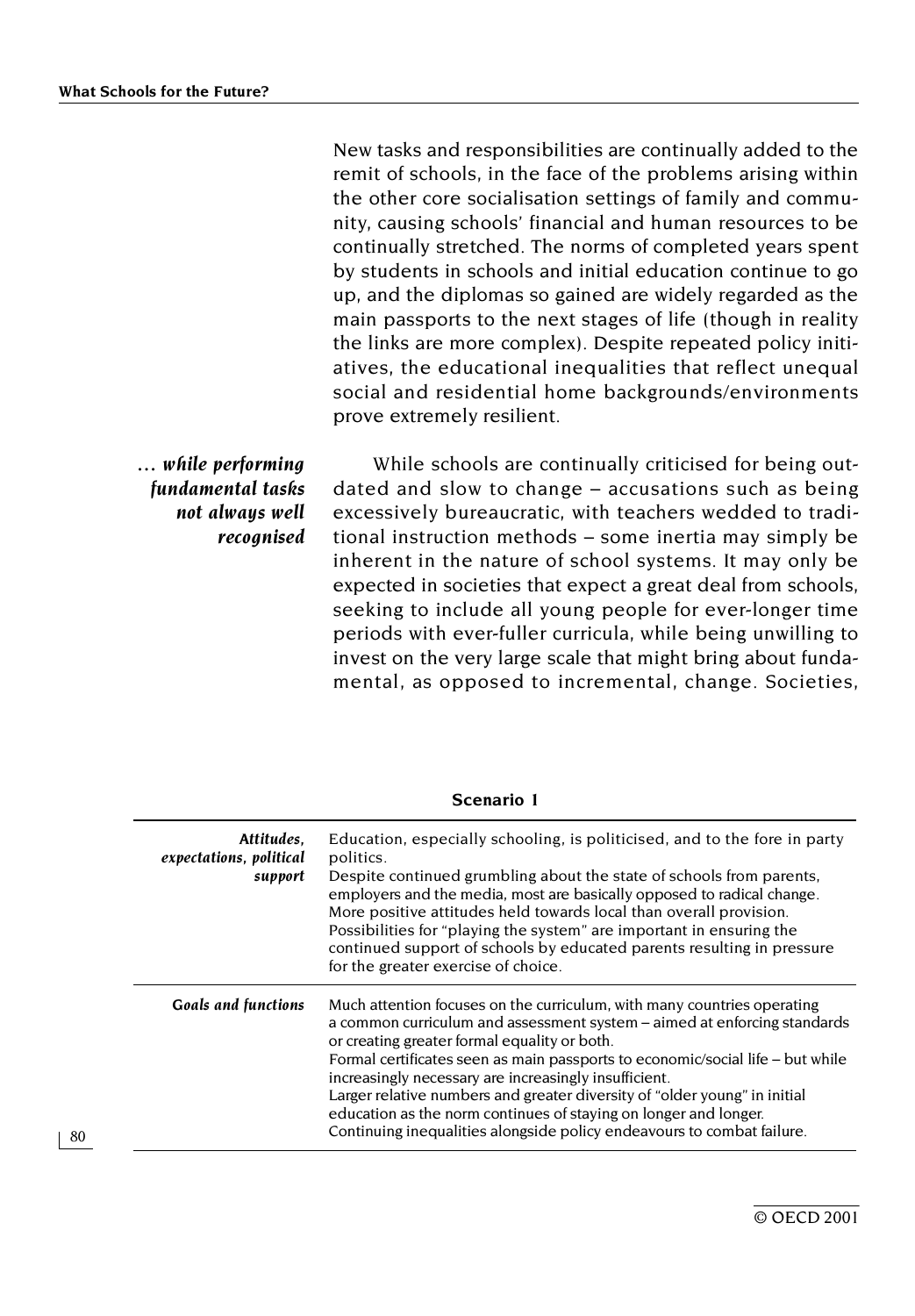| Strong bureaucratic character of schools and systems continues.<br>Dominance of the classroom/individual teacher model, but some room<br>for innovation and of developing schools as learning organisations.<br>Increased ICT use in schools but not radical change to organisational<br>structures of teaching and learning.<br>Growing but patchy connections between educational and "non-<br>educational" community uses of school facilities.                         | Organisations<br>and structures |
|----------------------------------------------------------------------------------------------------------------------------------------------------------------------------------------------------------------------------------------------------------------------------------------------------------------------------------------------------------------------------------------------------------------------------------------------------------------------------|---------------------------------|
| The nation (or state/province in federal systems) still the main locus<br>of political authority but squeezed by:<br>decentralisation to schools and communities.<br>new corporate and media interests in the learning market and;<br>$\qquad \qquad -$<br>globalising pressures, including growing use of international surveys of<br>$\qquad \qquad -$<br>educational performance.                                                                                       | The geo-political<br>dimension  |
| Highly distinct teacher corps, sometimes with civil service status. Strong<br>unions and associations in many countries and centralised industrial<br>relations.<br>Professional status and rewards problematic in most countries. "Craft"<br>models of professionalism remain strong.<br>Growing attention to professional development (INSET), and efforts to<br>retain teachers. This is partly in the face of major teacher supply problems,<br>exacerbated by ageing. | The teaching force              |

including parents, may well prefer only gradual evolution in their schools. This scenario also recognises that schools perform many fundamental tasks (looking after children, providing protected space for interaction and play, socialisation, sorting and selection) that generally pass unnoticed compared with the obvious ones of imparting literacy, numeracy, disciplinary knowledge, and diplomas (Hutmacher, 1999). The question then is: "If schools systems were not in place for these purposes, what alternatives would serve them better?" Fragmentation in families and communities, the other settings in which children are socialised, reinforces the pertinence of this question (see Scenario 3).

Yet, even if school systems are excessively bureaucratic and slow to create such dynamism themselves, there may now be developments in train that will force disruption to the status quo. Among the most important of these factors are the growing power of learners and parents as "consumers"; the impact of ICT in eroding established school and classroom boundaries; and a potential crisis of teacher supply. (These factors are reflected in the scenarios outlined below,

*New forces – such as ICTs or teacher crisis – may still break open the "status quo"*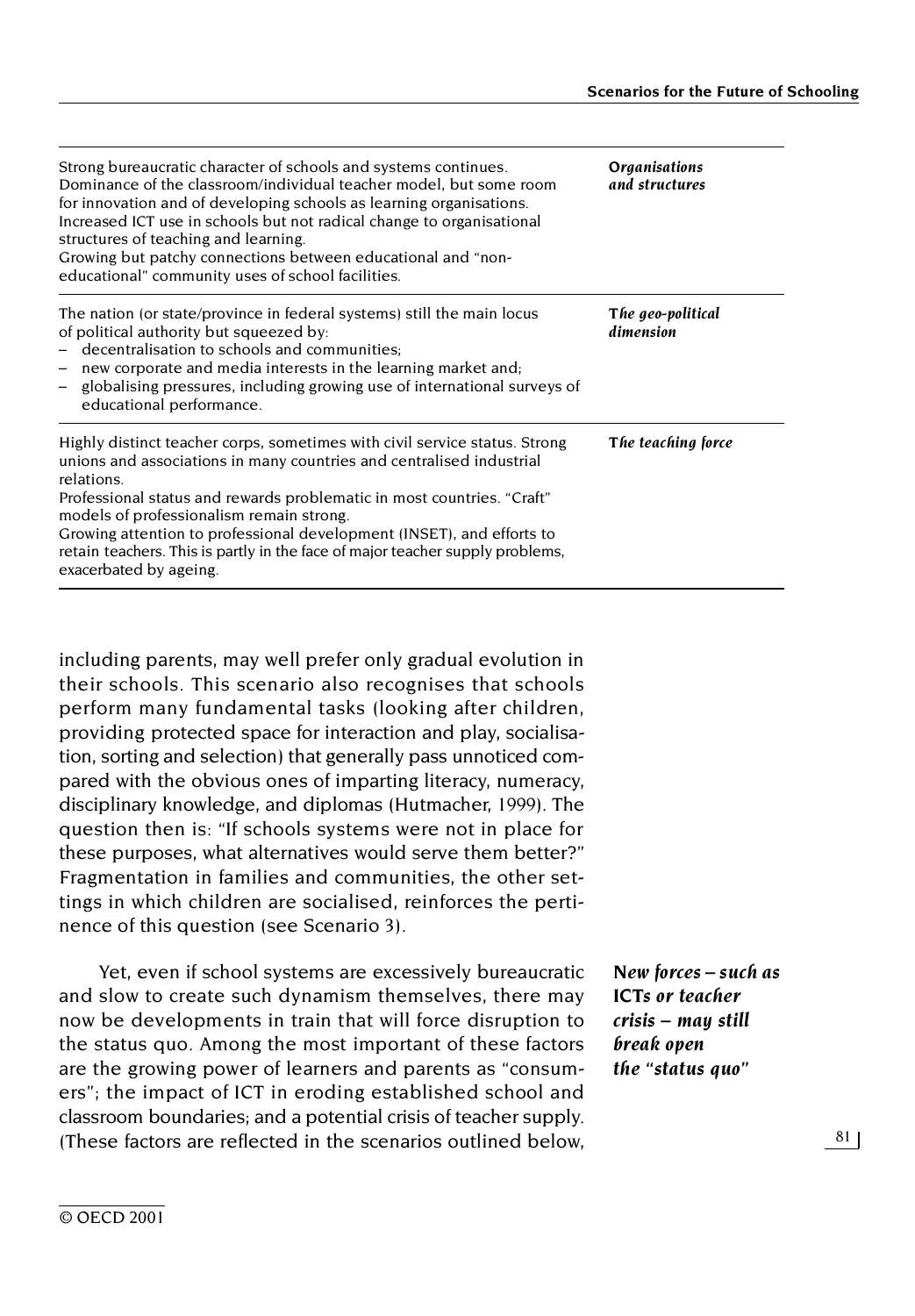including "extending the market model", "learner networks and the network society", and "teacher exodus – 'the meltdown' scenario".) It remains to be seen whether schools can accommodate such pressures, as they have many times before, or whether there will be major ruptures with the past.

### *Scenario 2: "Extending the market model"*

- *Widespread dissatisfaction leads to re-shaping public funding and school systems*
- *Rapid growth of demand-driven* **"***market currencies***"***, indicators and accreditation*
- *Greater diversity of providers and professionals, greater inequality*

*Scenario 2: market approaches to schooling expanding significantly…*

Trends towards more market-oriented schooling models – of organisation, delivery and management – are much closer to the experience and cultures of some countries than others. In this scenario, these trends are extended significantly in the face of widespread dissatisfaction with the performance of relatively uniform structures of public school systems and with existing funding arrangements to provide cost-effective solutions. In response to these pressures, governments encourage diversification and the emergence of new learning providers through funding structures, incentives and de-regulation, and discover considerable market potential, nationally and internationally. Significant injections of private household and corporate finance are stimulated.

*… stimulating widespread innovation, but creating difficult transitions and widening inequalities*

New market "currencies" of indicators, measures, and accreditation of both learners and providers flourish, while direct public monitoring and curriculum regulation decline. Public education, schools and the government role do not disappear, despite greater privatisation and more mixed public/private partnerships, though outcomes depend greatly on the funding and regulation regimes being introduced and may differ significantly between the primary and secondary levels. In an atmosphere of shake-up, innovation and imaginative solutions abound as do painful experiences of the transitions. Alongside the positive features of fresh thinking are the seriously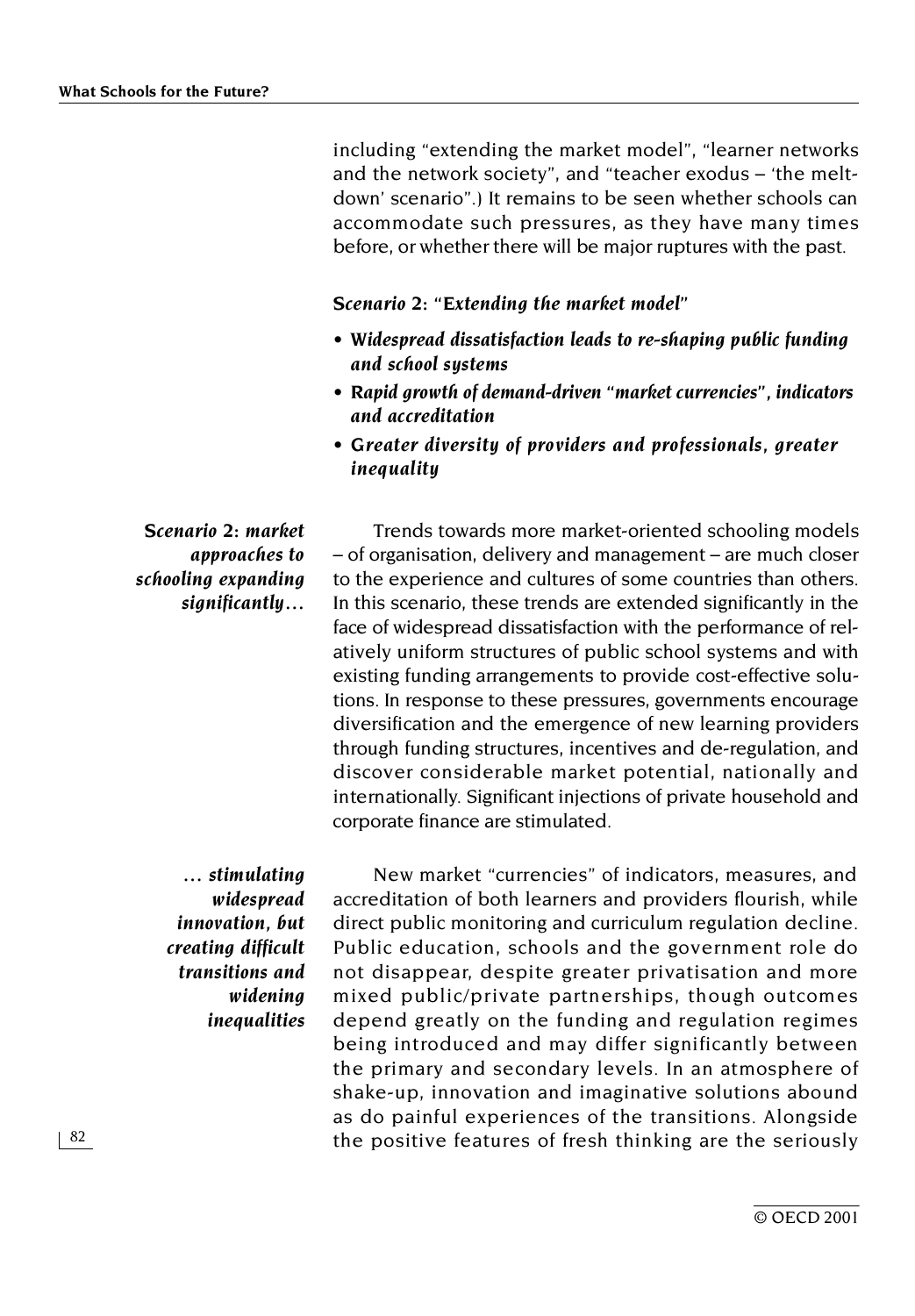enhanced risks of inequality and exclusion and of the public school system being relegated to "residual" status.

The development of a much more market-oriented model for schooling is likely to depend on a number of factors. It would be fuelled by a substantial sense of dissatisfaction with established provision among "strategic consumers", especially articulate-middle class parents and political parties, combined with a culture where schooling is already viewed as much as a private as a public good. Wide differences of educational performance would add weight to the criticisms, while the significant development of the "market model" in schooling would itself be supported by a degree of social tolerance of inequality. The nature of the teaching force could be a determining factor. A crisis of teacher supply (see Scenario 6) might well quicken the search for market-based models as it would for other alternatives. And, while a fragmented teaching force might be conducive to such changes through its impotence to resist them, a monolithic profession resisting innovation could conceivably produce the same result.

The business environment is likely to be highly influential, but in which direction is not necessarily clear-cut. On the one hand, more aggressive entrepreneurial cultures might be best for identifying new markets and approaches that break with convention. On the other, highly developed traditions of human resource development, with a deep understanding of "soft skills" and learning, might be needed to generate successful demand-oriented approaches of competence development, measurement and accreditation. Political tradition and government action would clearly be critical – in setting market terms, encouraging alternative forms of supply, permitting the exercise of demand. Its role would also be important in managing what could be a painful set of transition processes. Such responsibilities notwithstanding, this scenario assumes a diminished direct government role in provision.

There is substantial interest in market approaches in some countries and quarters and many pertinent developments (hence this scenario is included in "The status quo extrapolated"). But, they cover a bewildering variety: the enhanced exercise of parental choice, including in some *Dissatisfaction by "strategic consumers": impetus for market solutions*

*Entrepreneurial and political cultures' influence on schooling, but in which direction?*

*Many existing market examples but how far should they be extended in schooling?*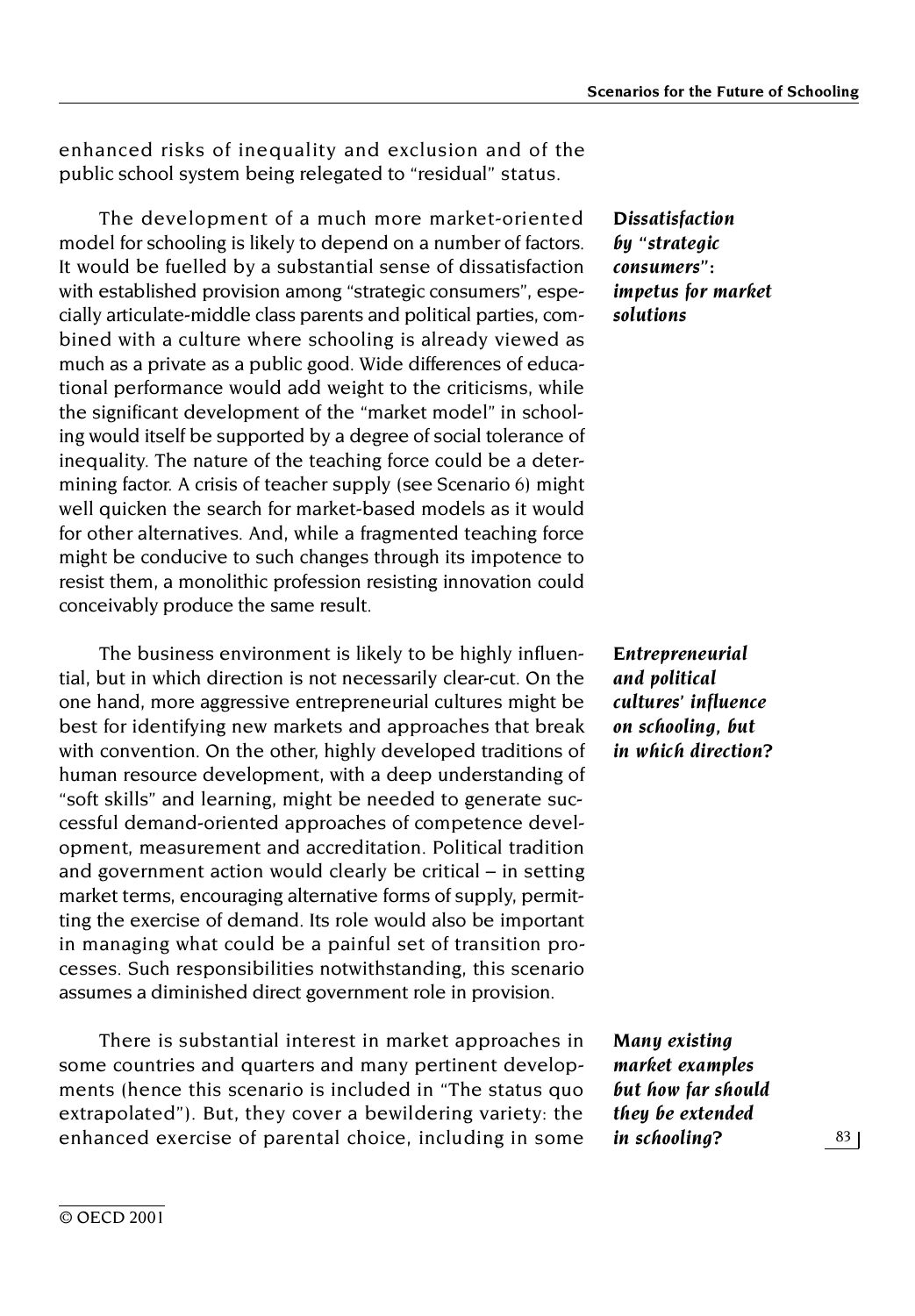| Attitudes, expectations,<br>political support | Significant reduced belief in the value of public education overall. Possible<br>funding "revolts" by taxpayers.<br>Divergent and conflicting positions expressed. Teachers' associations<br>unable to resist moves to greater privatisation.<br>A political culture develops that supports extended competition across<br>many areas of social, employment, and cultural policy.<br>The stability of new market solutions highly dependent on how well they<br>meet perceived shortcomings.                                                                                                                                                                                                                                                                                                                                                                                                                                                                                           |
|-----------------------------------------------|----------------------------------------------------------------------------------------------------------------------------------------------------------------------------------------------------------------------------------------------------------------------------------------------------------------------------------------------------------------------------------------------------------------------------------------------------------------------------------------------------------------------------------------------------------------------------------------------------------------------------------------------------------------------------------------------------------------------------------------------------------------------------------------------------------------------------------------------------------------------------------------------------------------------------------------------------------------------------------------|
| Goals and functions                           | Different indicators and accreditation arrangements become basic to market<br>operations; "efficiency" and "quality" are prominent criteria. Decline of<br>established curriculum structures defined in terms of programmes and<br>delivery, re-defined as outcomes.<br>Alongside strong focus on knowledge and skills, values and attitudes -<br>such as attitudes to risk, co-operation and hard work – may be prominent<br>and hence recognised as outcomes. Market-oriented schooling may also,<br>in response to demand, allow greater reflection of cultural/religious beliefs.<br>Stronger emphasis on information, guidance and marketing – some<br>publicly organised, much private.<br>Substantial tolerance of wide inequalities and exclusion. Possible tendency for<br>greater homogeneity of learner groups.<br>Lifelong learning becomes the norm for many. Clear boundaries for "staying<br>on" in school lose meaning in the face of diversified educational careers. |
| Organisations<br>and structures               | Privatisation, public/private partnerships, voucher systems, and diverse<br>management are the norm. Individualisation and home schooling flourish.<br>Greater experimentation with organisational forms. Many existing programmes<br>disappear.<br>Possible big differences emerge between the primary and secondary sectors,<br>with market models more strongly developed at secondary level.<br>Markets develop in childcare and culture, not just employment-related<br>learning.<br>ICT is much more extensively and imaginatively exploited for learning.<br>Networking flourishes where tangible gains perceived by all parties; otherwise<br>competition inhibits co-operation. Copyright issues acute.                                                                                                                                                                                                                                                                       |
| The geo-political<br>dimension                | Substantially reduced role for central providers and public education<br>authorities. They still oversee market regulation, but much less traditional<br>"steering" and "monitoring".<br>International providers and accreditation agencies become more powerful,<br>but strong players, many private, operate at each level – local, national,<br>international.<br>Much more diverse set of stake-holders involved in educational governance.<br>Funding arrangements, including absolute levels of resources, are critical<br>in shaping new learning markets.                                                                                                                                                                                                                                                                                                                                                                                                                      |
| The teaching force                            | Less distinct teaching force, a wide range of new professionals with diverse<br>profiles - public, private; full-time, part-time. Potential quality issues.<br>The new "teaching professionals" in ready supply in areas of residential<br>desirability and/or learning market opportunity. Otherwise, problems of<br>shortages and speed of market adjustment.<br>Flourishing training and accreditation for professionals to operate in the<br>learning market.<br>Transition problems until new markets become embedded.                                                                                                                                                                                                                                                                                                                                                                                                                                                            |

#### **Scenario 2**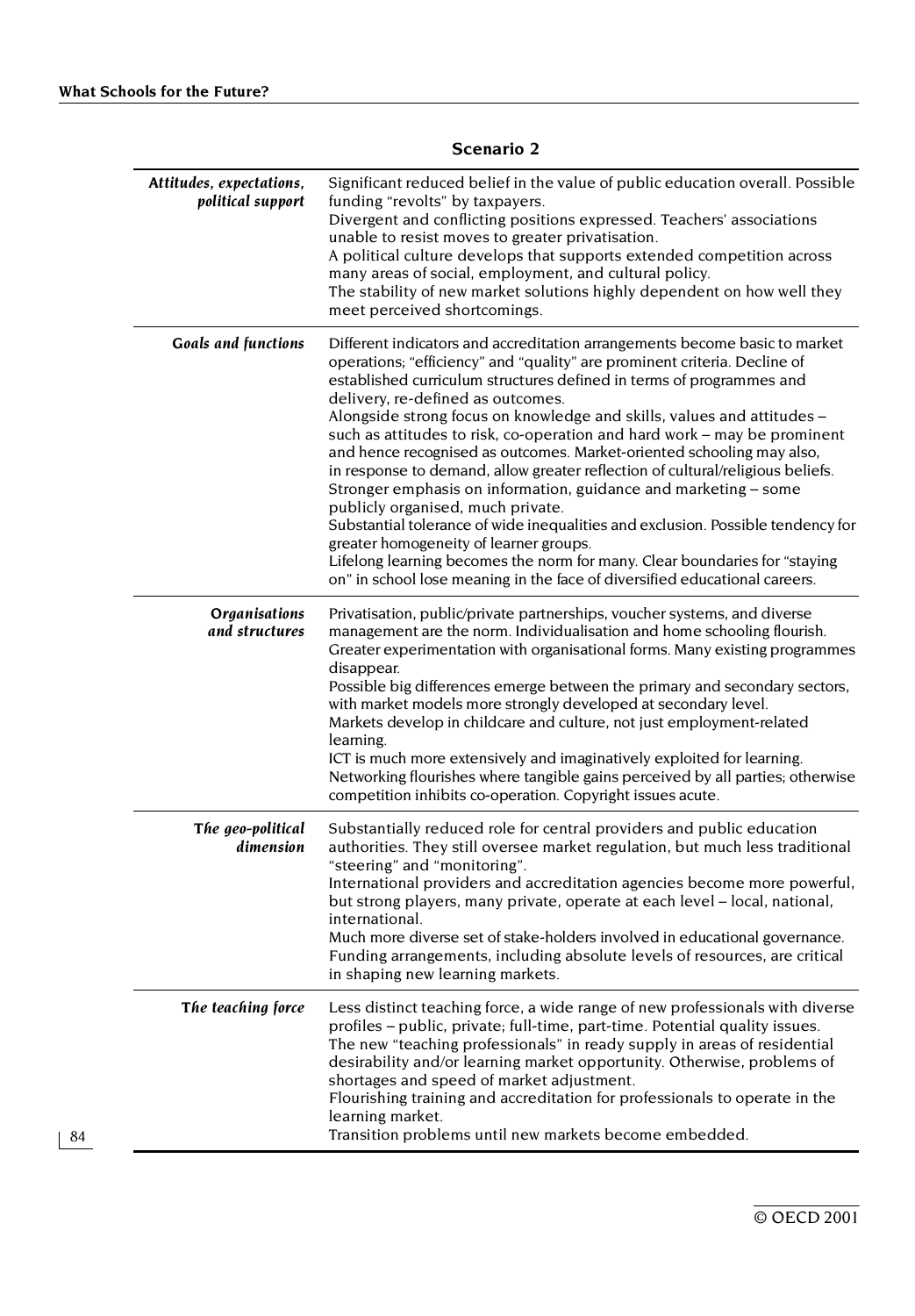cases through vouchers; the involvement of the private sector in the running of schools or parts of systems; substantial household contributions for supplementary private tuition as in Japan or Korea, or for attendance at private schools (such as the oddly-named English "public schools"); the public funding of "private" institutions organised by particular cultural, religious or citizen groups; the corporate promotion of the e-learning market, and others. Is education a frontier on the point of being breached by the profit motive or is it so distinct that it will continue to resist? Much might turn on the *level* of education in question. Flourishing corporate initiatives in the ICT learning market at tertiary level, for example, stand in contrast with modest growth in schools. The further question then is about where the main boundaries will be drawn in the applicability of this scenario – between secondary and tertiary (in which case it would not be a schooling scenario as such)? Between lower and upper secondary? Between primary and lower secondary?

# **The "re-schooling" scenarios**

## *Scenario 3: "Schools as core social centres"*

- *High levels of public trust and funding*
- *Schools as centres of community and social capital formation*
- *Greater organisational/professional diversity, greater social equity*

In this scenario, the school comes to enjoy widespread recognition as the most effective bulwark against social fragmentation and a crisis of values. There is a strong sense of schooling as a "public good" and a marked upward shift in the general status and level of support for schools. The individualisation of learning is tempered by a clear collective emphasis. Greater priority is accorded to the social/community role of schools, with more explicit sharing of programmes and responsibilities with the other settings of further and continuing education/ training. Poor areas in particular enjoy high levels of support (financial, teaching, expertise and other community-based resources).

*Scenario 3: schools as high status, community institutions providing bulwark against fragmentation*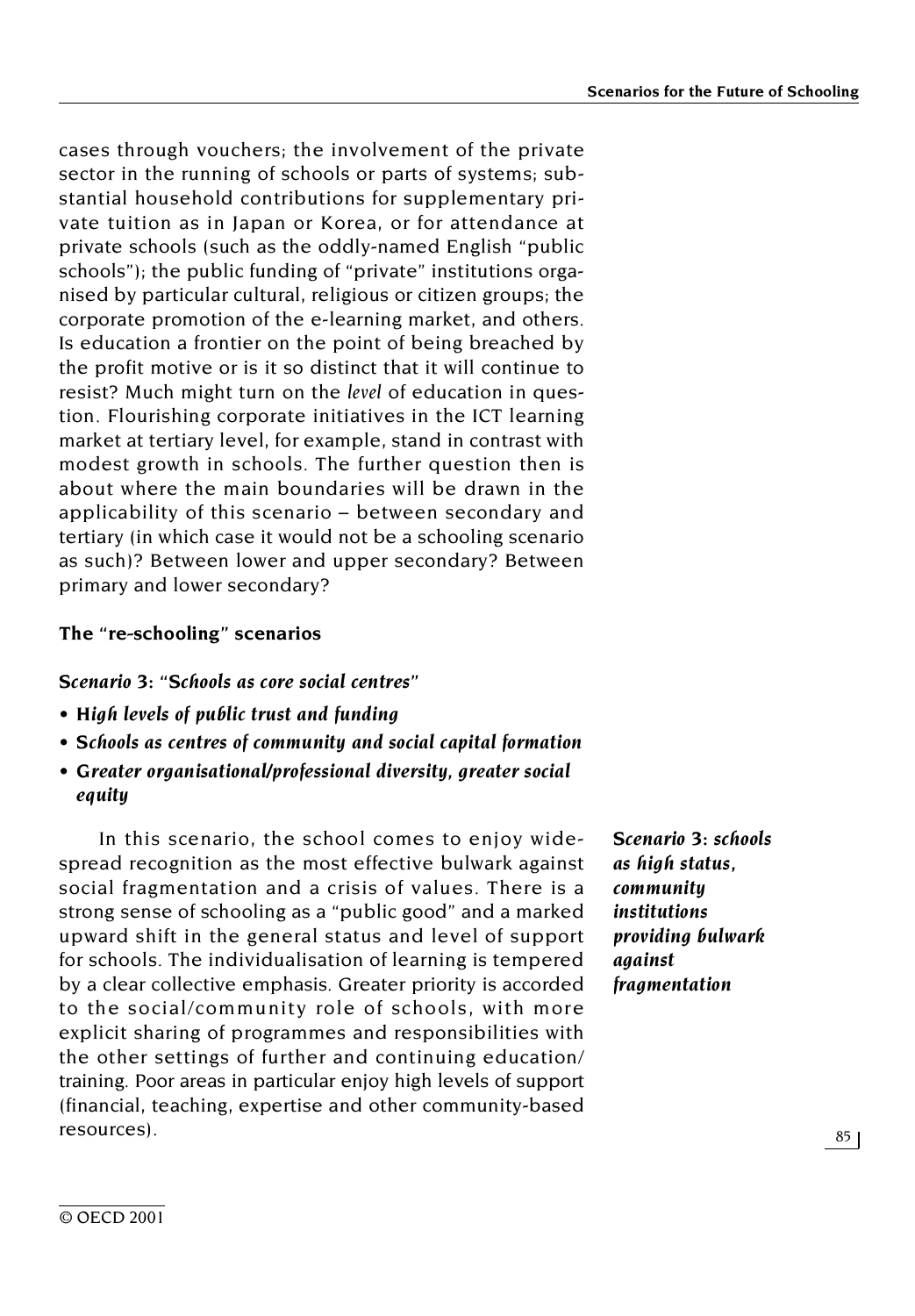*Greater resource equality, experimentation, school autonomy, and shared roles…*

> *… help schools contribute to the development of social capital*

Overall, schools concentrate more on laying the cognitive and non-cognitive foundations of knowledge, skills, attitudes and values for students to be built on thereafter as part of lifelong learning. Norms of lengthening duration in initial schooling may well be reversed, and there is greater experimentation with age/grading structures and the involvement of learners of all ages. Schools come to enjoy a large measure of autonomy without countervailing central constraints, as levels of public/political support and funding have been attained through a widespread perception of high standards, evenly distributed, thereby reducing the felt need closely to monitor conformity to established standards. Strong pressures for corrective action nevertheless come into play in the face of evidence that any particular school is under-performing. There is more active sharing of professional roles between the core of teachers and other sources of experience and expertise, including different interest, religious, and community groups.

Scenario 3 describes a strengthened, creative school institution available to all communities, meeting critical social responsibilities while silencing critics. This scenario fits a longstanding tradition advocating that closer links be forged between schools and local communities. More recently, such arguments have acquired an added urgency and relevance with the fragmentation occurring in many family and community settings, raising new concerns about the socialisation of children. In response to these concerns, the school could thus become a muchneeded "social anchor" and constitute the fulcrum of residential communities (Carnoy and Kennedy respectively in Chapters 5 and 10 in this volume). In Chapter 1, we have seen that some analyses suggest that "social capital" may be in a process of erosion in a number of OECD countries to the detriment of individual well-being, society and the economy. In this scenario, the school is instrumental in arresting this trend, benefiting in the process from the positive impact on educational achievement of strengthened infrastructure and belief in the values upheld by schools.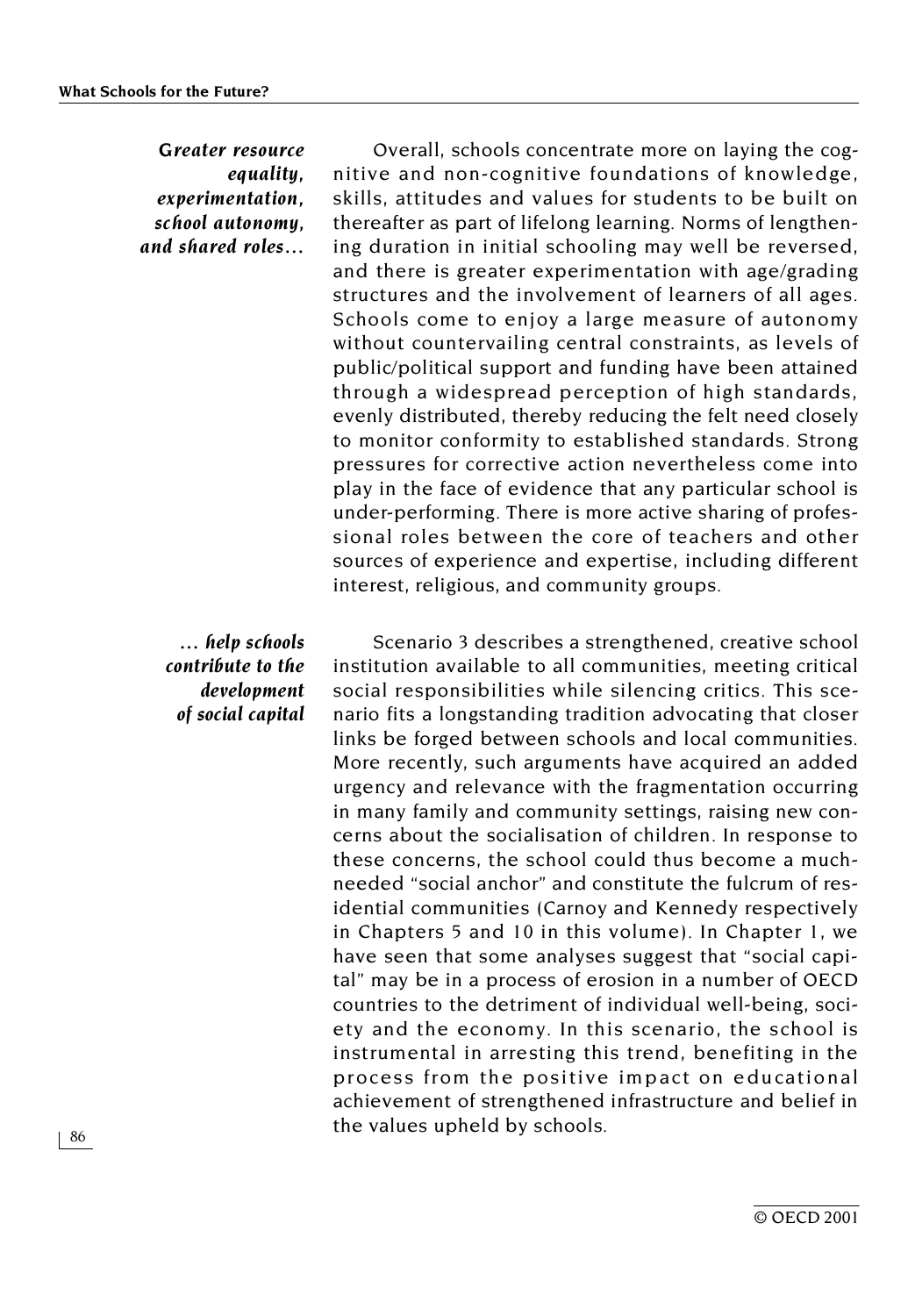| Scenario 3                                                                                                                                                                                                                                                                                                                                                                                                                                                                                                                                                                                                                                                    |                                               |
|---------------------------------------------------------------------------------------------------------------------------------------------------------------------------------------------------------------------------------------------------------------------------------------------------------------------------------------------------------------------------------------------------------------------------------------------------------------------------------------------------------------------------------------------------------------------------------------------------------------------------------------------------------------|-----------------------------------------------|
| Wide measure of party political and public agreement on goals and the<br>value of public education; funding increases.<br>High-trust politics with extensive co-operation between authorities,<br>teachers, employers, and other community groups in relation to schools.<br>The role of schools as centres of community activity/identify is accorded<br>widespread recognition.<br>Educated classes and media supportive of schools, giving them greater<br>freedom to develop their own pathways as centres of social solidarity/<br>capital in different partnerships.                                                                                    | Attitudes, expectations,<br>political support |
| The role of schools continues in transmitting, legitimising and accrediting<br>knowledge, but with greater recognition and focus on a range of other<br>social and cultural outcomes, including citizenship.<br>More diverse forms of competence recognition developed in enterprises<br>and the labour market liberate schools from excessive pressures of<br>credentialism.<br>The lifelong learning function is more explicit.<br>Possible reversal of trend to longer school careers, but less clear-cut<br>boundaries between school participation and non-participation.<br>Inequalities reduced but diversity widens and social cohesion strengthened. | <b>Goals and functions</b>                    |
| Strong distinct schools reinvigorated by new organisational forms, less<br>bureaucratic, more diverse.<br>General erosion of "high school walls". Wide diversity of student body; greater<br>inter-generational mixing and joint youth-adult activities.<br>Sharp divisions between primary and secondary levels are softened;<br>possible re-emergence of all-age schools.<br>ICT is strongly developed, with particular emphasis on communication (by<br>students, teachers, parents, community, other stakeholders). Networking<br>flourishes.                                                                                                             | <b>Organisations</b><br>and structures        |
| The local dimension of schooling substantially boosted, supported<br>by strong national frameworks, particularly in support of communities<br>with weak social infrastructure.<br>New forms of governance are developed giving various groups,<br>enterprises, etc., a bigger role.<br>International awareness and exchange is strong, but supra-national control<br>is not, encouraging local diversity.                                                                                                                                                                                                                                                     | The geo-political<br>dimension                |
| A core of high-status teaching professionals, but not necessarily in lifetime<br>careers.<br>More varied contractual arrangements and conditions, but significant<br>increases of rewards for all.<br>A prominent role for other professionals, community actors, parents, etc.<br>More complex combinations of teaching with other community<br>responsibilities.                                                                                                                                                                                                                                                                                            | The teaching force                            |

This future for the place called school would call for very major changes in most countries – more than would normally be feasible even over a 15-to-20-year time period. The scenario is predicated not only on important *The scenario's demanding pre-requisites may be unrealistic*

87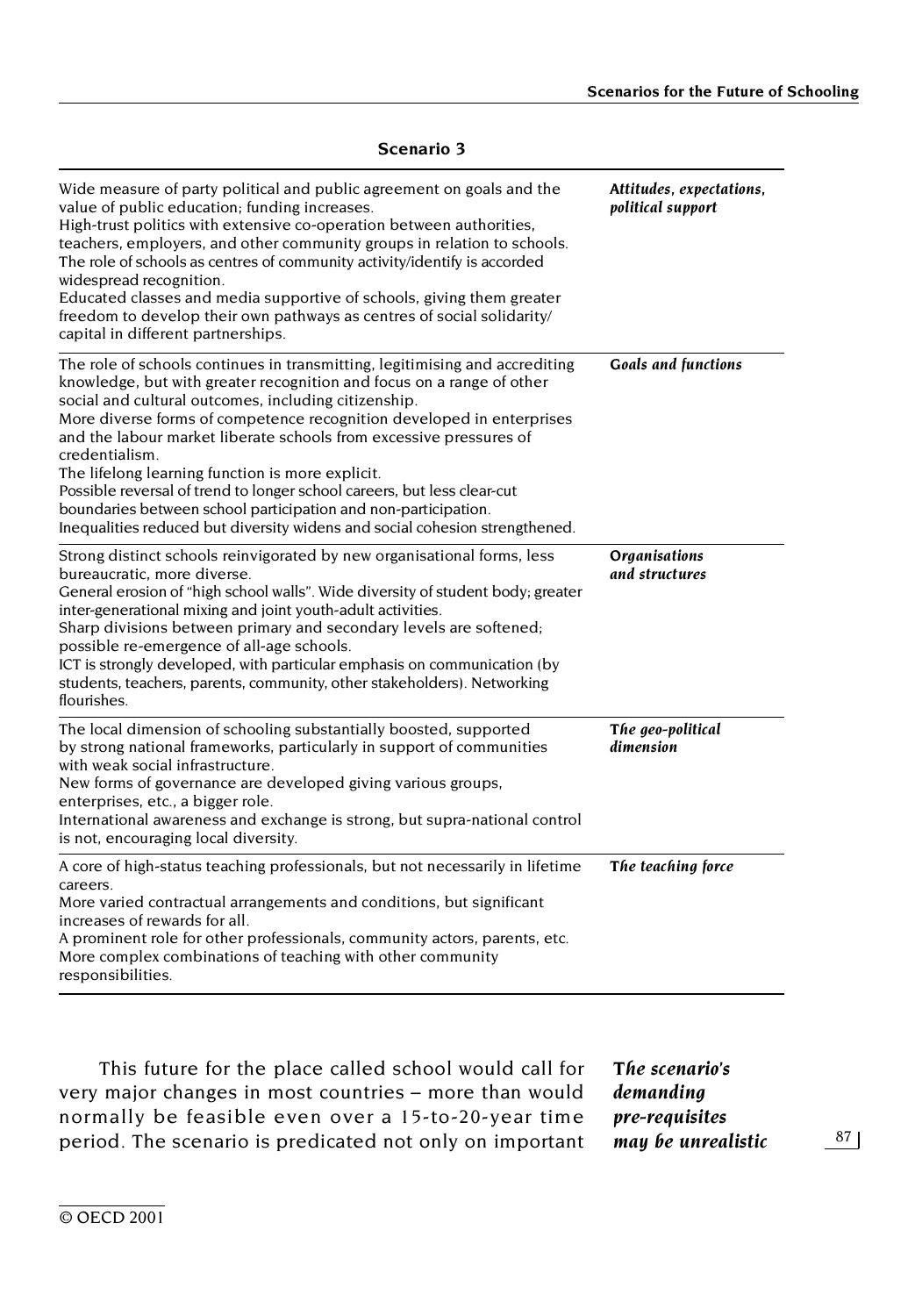re-definitions of purpose, practice and professionalism, but also on the new definitions being widely endorsed by the main stakeholders throughout society. Generous resourcing would probably be called for, given the need for very even patterns of quality learning environments across all communities and for establishing high esteem for teachers and schools, though some of this might be attained through more cost-effective resource use. Greater flexibility of action would also be needed. If schools could rely on the existence of universal opportunities for continuing education and the certification of competences outside education, this would be a major step in liberating them from the excessive burdens of credentialism; in these circumstances such flexibility might well be more attainable. However desirable any of these prerequisites to this scenario may be, they are not necessarily very likely in the foreseeable future.

# *Closer ties to communities may widen not narrow inequalities*

Furthermore, the problems relating to communities and social capital that make this scenario attractive could equally be the very factors that prevent it being fully realised. Far from equalising the effect of different socio-economic environments, the strategy of linking schools very closely with their communities might only serve to exacerbate the gaps between the vibrant and the depressed. Hence, without powerful mechanisms equalising resources and status, and without a strong sense of common purpose, the risk is that scenario would reflect, even exacerbate, existing inequalities between different communities [discussed in relation to "educational priority zones" (ZEPs) by Michel in Chapter 11]. These problems would need to be overcome if the future is to lie with this radical form of "re-schooling".

#### *Scenario 4: "Schools as focused learning organisations"*

- *High levels of public trust and funding*
- *Schools and teachers network widely in learning organisations*
- *Strong quality and equity features*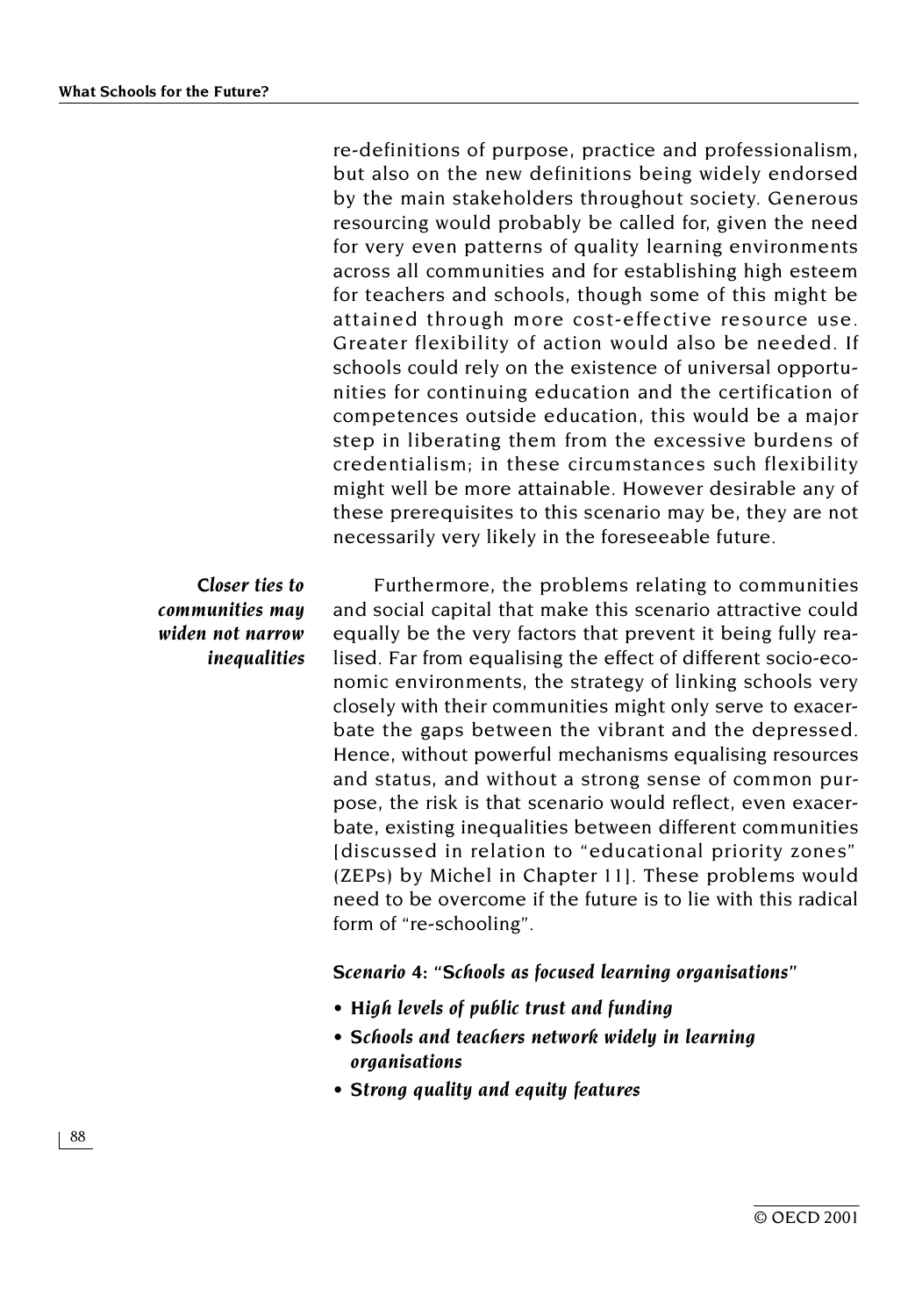In this scenario, schools are revitalised around a strong "knowledge" agenda, with far-reaching implications for the organisation of individual institutions and for the system as a whole. The academic/artistic/competence development goals are paramount; experimentation and innovation are the norm. Curriculum specialisms flourish as do innovative forms of assessment and skills recognition. As with the previous scenario, all this takes place in a high-trust environment where quality norms rather than accountability measures are the primary means of control. Similarly, generous resourcing would probably be required, though there would be very close attention to how those resources are used in pursuit of quality. Professionals (teachers and other specialists) would in general be highly motivated, learning groups are small, and they work in environments characterised by the continuing professional development of personnel, group activities, and networking. In these environments, a strong emphasis is placed on educational R&D. ICT is used extensively alongside other learning media, traditional and new.

In this scenario, the very large majority of schools merit the label "learning organisations". They are among the lead organisations driving the "lifelong learning for all" agenda, informed by a strong equity ethos (thereby distinguishing Scenario 4 from the two "status quo" scenarios in which quality learning is distributed much more unevenly). Close links develop between schools, places of tertiary education, media companies and other enterprises, individually and collectively.

This differs from the previous scenario by its stronger "knowledge" focus that is well understood by the public and avoids the risk of ever-widening social remits making impossible demands on schools. It assumes strong schools, enjoying very high levels of public support and generous funding from diverse sources, as well as a large degree of latitude to develop programmes and methods. The teacher corps remains a more distinct profession, albeit with mobility and using various sources of expertise, than in the "school as social centre" scenario.

*Scenario 4: most schools as "learning organisations" with strong knowledge focus…*

*… and high levels of support, trust, and flexibility, and advance equity aims*

*But not typical of today's practice and with conditions hard to create*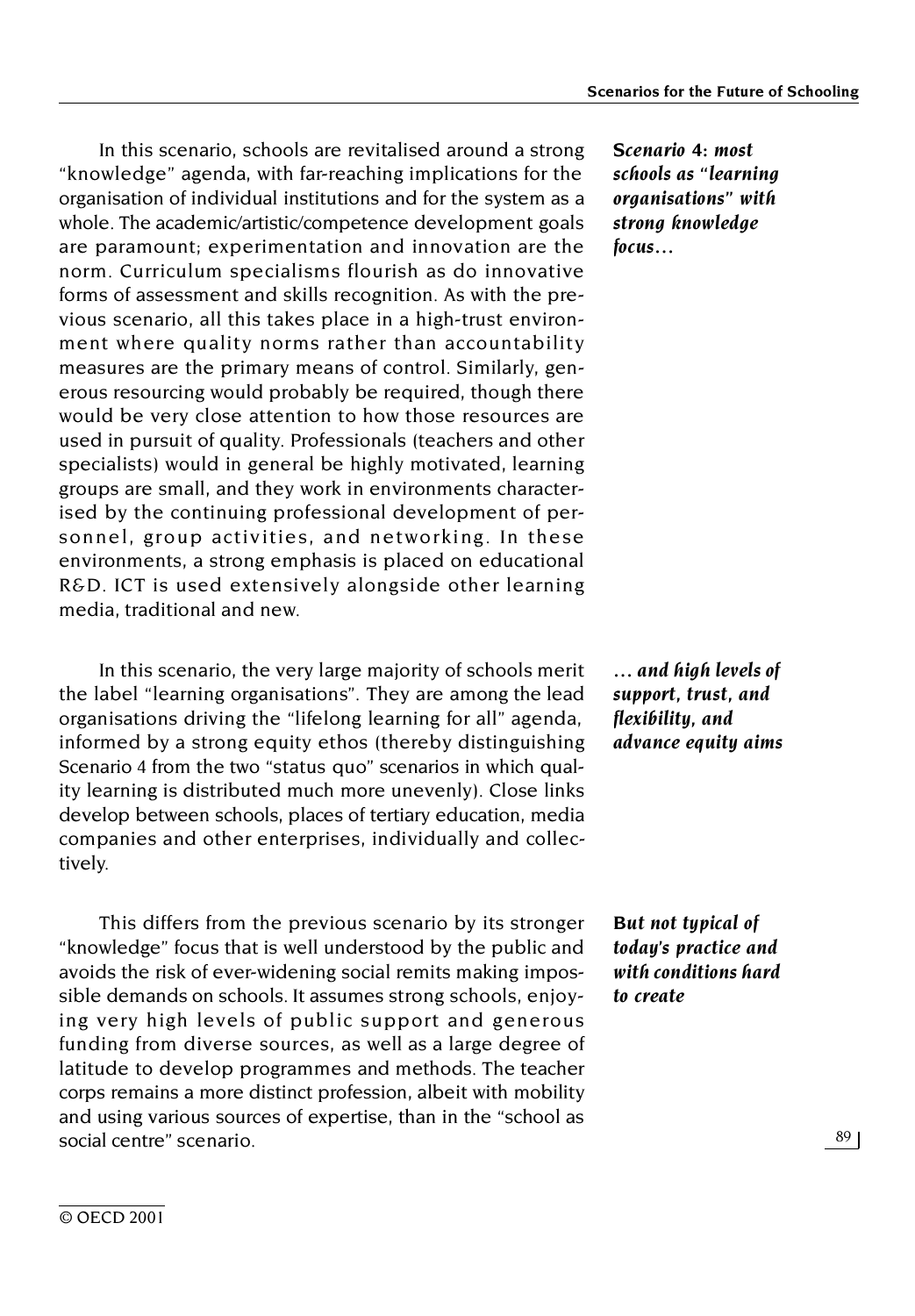| Attitudes,<br>expectations,<br>political support | Wide measure of party political agreement on goals and on the value<br>of education as a "public good".<br>Very high levels of public support for schools, including through funding<br>where this is judged necessary. Care taken to ensure the gaps between<br>more and less endowed schools does not widen learning opportunities.<br>Educated classes and the media are supportive of schools, permitting an<br>environment of freedom to individualise their programmes. High-trust<br>politics.<br>Schools work hard to maintain their supportive constituency and generally<br>succeed in lowering "school walls".                                                                                                                                                                                                                                             |
|--------------------------------------------------|-----------------------------------------------------------------------------------------------------------------------------------------------------------------------------------------------------------------------------------------------------------------------------------------------------------------------------------------------------------------------------------------------------------------------------------------------------------------------------------------------------------------------------------------------------------------------------------------------------------------------------------------------------------------------------------------------------------------------------------------------------------------------------------------------------------------------------------------------------------------------|
| Goals and functions                              | Highly demanding curricula are the norm for all students. More specialisms<br>catered for (arts, technology, languages, etc.) but a demanding mix of learning<br>expected of all students, including specialists.<br>School diplomas continue to enjoy major currency, albeit alongside<br>other forms of competence recognition. Innovative developments<br>of assessment, certification and skills recognition for broad sets of talents.<br>The lifelong learning function is made more explicit through clarification<br>and implementation of the foundation role for lifelong learning. Extensive<br>guidance and counselling arrangements.<br>A major investment made in equality of high quality opportunities – overt<br>failure considerably reduced by high expectations, the targeting of poor<br>communities, and eradication of low quality programmes. |
| Organisations<br>and structures                  | Strong schools as learning organisations with distinct profiles. Flatter,<br>team-oriented organisations with greater attention to management skills<br>for all personnel.<br>Team approaches are the norm. Intense attention to new knowledge<br>about the processes of teaching and learning, and the production, mediation<br>and use of knowledge in general. Major new investments in R&D.<br>Wide variety in age, grading and ability mixes, with more all-age and school/<br>tertiary mixes.<br>ICT is strongly developed, both as a tool for learning and analysis and<br>for communication.<br>Links between schools, tertiary education, and "knowledge industries"<br>are commonplace – for INSET, research and consultancy.                                                                                                                               |
| The geo-political<br>dimension                   | Strong national framework and support, with particular focus on communities<br>with weakest social resources.<br>International networking of students and teachers.<br>Countries moving furthest towards this scenario attract considerable<br>international attention as "world leaders".<br>Substantial involvement of multi-national as well as national companies<br>in schools (but close attention given to widening gaps).                                                                                                                                                                                                                                                                                                                                                                                                                                     |
| The teaching force                               | A high status teaching corps, enjoying good rewards and conditions.<br>Somewhat fewer in lifetime careers, with greater mobility in and out<br>of teaching and other professions.<br>More varied contractual arrangements but good rewards for all.<br>Major increase in staffing levels, allowing greater innovation in teaching<br>and learning, professional development, and research.<br>Networking the norm among teachers, and between them and other sources<br>of expertise.                                                                                                                                                                                                                                                                                                                                                                                 |

## **Scenario 4**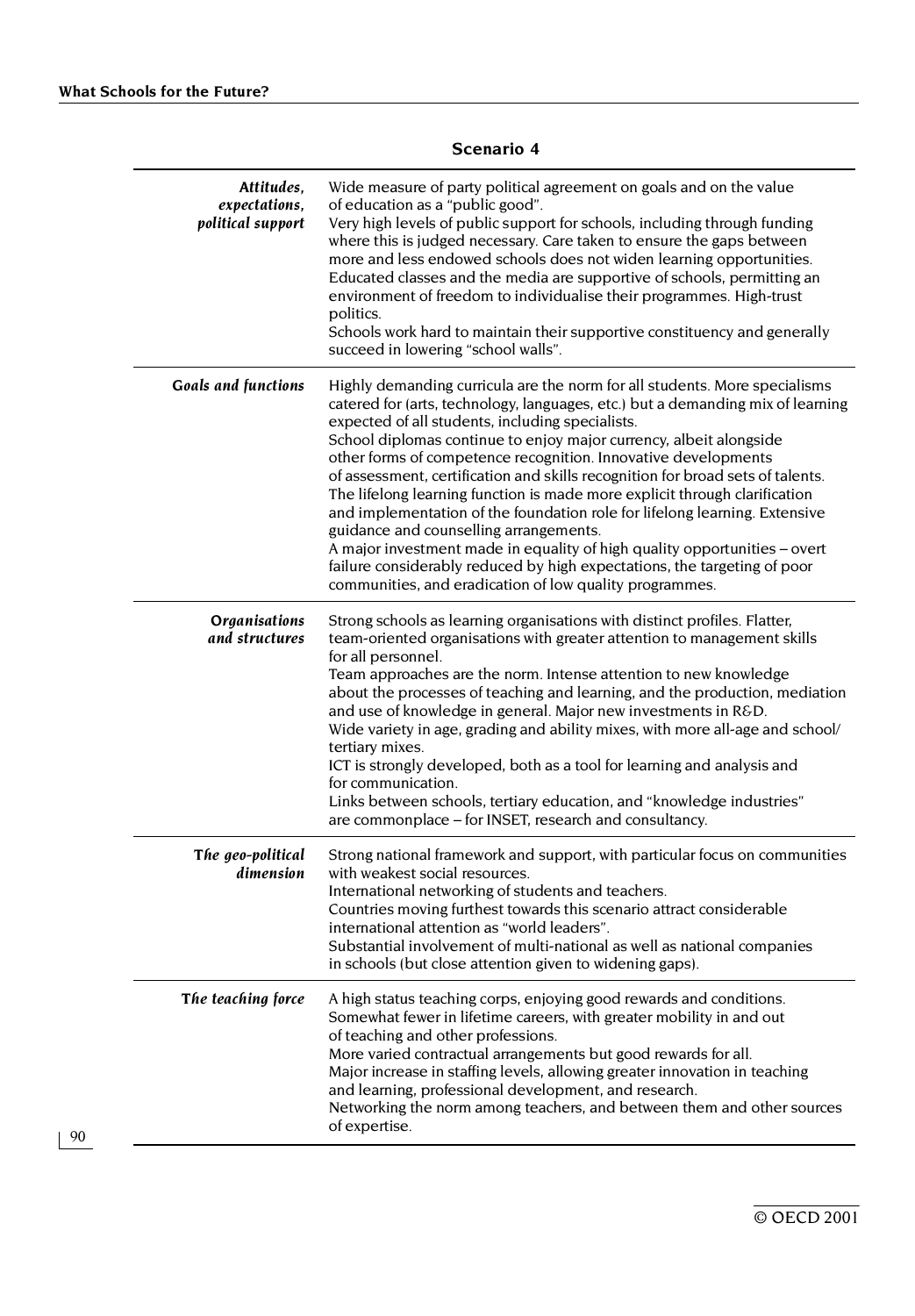Many in education would regard this "learning organisation" scenario as highly desirable but at least two related sets of problems stand in the way of transforming the desirable into the probable. First, OECD analysis has shown that this model is very far from typical of practice in schools across different countries (OECD, 2000*a*). The scenario would thus call for radical breaks with established practice especially by and among teachers that, as discussed in relation to Scenario 1, could be extremely difficult to realise on a broad scale. Second, as with the previous scenario, the formulation begs questions of how to create a very supportive media and political educational environment, ensure such generous funding levels, and capture high status for schools and teachers where these do not already exist. Such conditions are far from being met in most countries at present, implying concerted strategies and investments to turn this situation around. Similarly, this scenario's equality assumptions are highly demanding, at the same time as socio-cultural and educational inequalities remain firmly entrenched. In short, this scenario remains a good way off, whatever the progress in particular schools and pockets of excellence.

# **The "de-schooling" scenarios**

## *Scenario 5: "Learner networks and the network society"*

- *Widespread dissatisfaction with/rejection of organised school systems*
- *Non-formal learning using ICT potential reflect the "network society"*
- *Communities of interest, potentially serious equity problems*

Whether schools are criticised for being too reflective of unequal social and economic structures, or insufficiently reflective of diverse cultures, or out of tune with economic life, in this scenario these very different sources of criticisms take firm root. Dissatisfaction with available provision leads to a quickening abandonment of school institutions through diverse alternatives in a political environment supportive of the need for change. This is further stimulated by

*Scenario 5: institutions and systems dismantled…*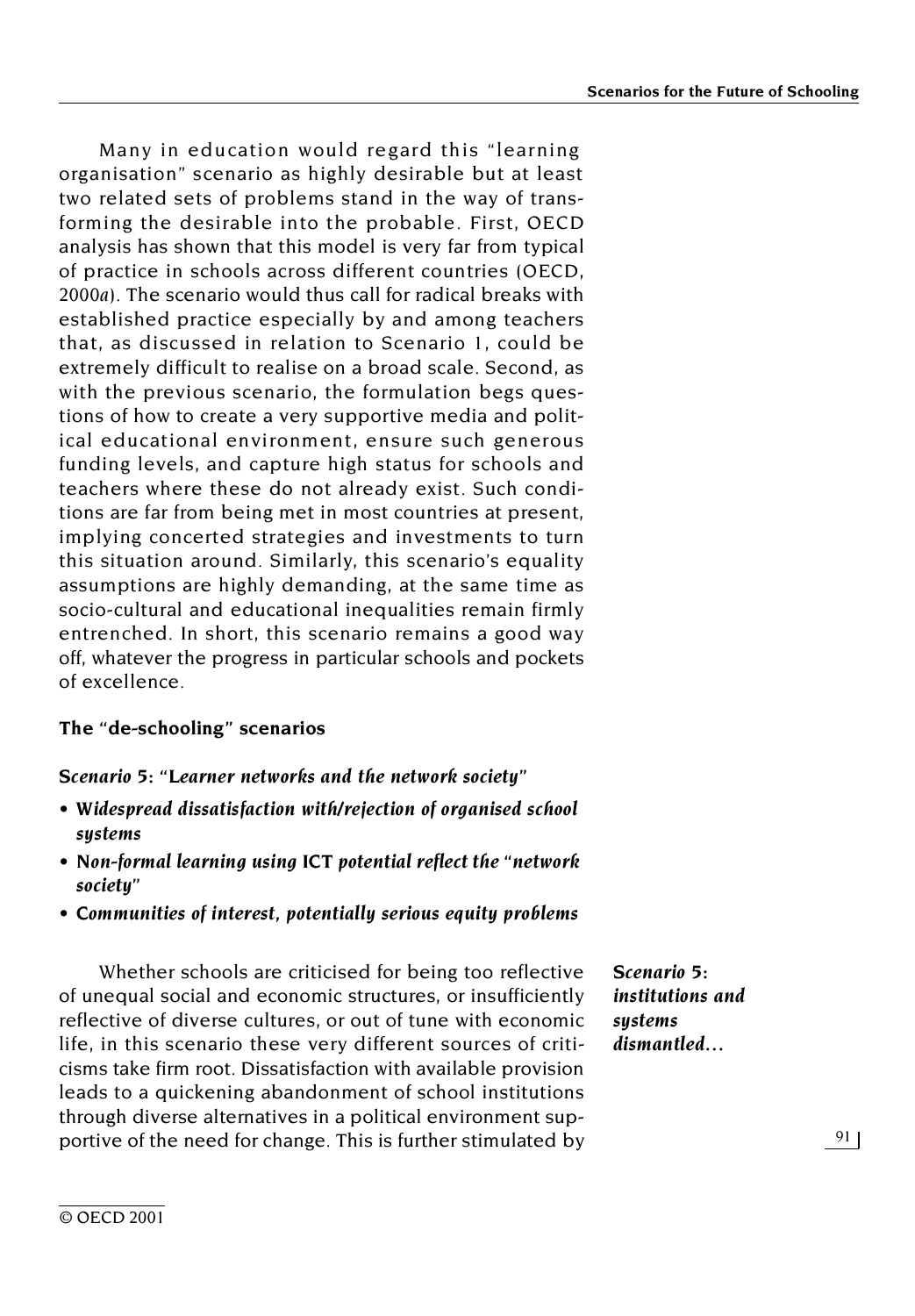| Attitudes, expectations,<br>political support | Widespread dissatisfaction with the institution called "school" – its<br>bureaucratic nature and perceived inability to deliver learning tailored to<br>complex, diverse societies.<br>Flight out of schools by the educated classes as well as other community,<br>interest and religious groups, supported by political parties, media,<br>multimedia companies in the learning market.<br>New forms of private, voluntaristic and community funding arrangements<br>emerge in tune with general developments towards the "network society".                                                                                                                                                                                                  |
|-----------------------------------------------|-------------------------------------------------------------------------------------------------------------------------------------------------------------------------------------------------------------------------------------------------------------------------------------------------------------------------------------------------------------------------------------------------------------------------------------------------------------------------------------------------------------------------------------------------------------------------------------------------------------------------------------------------------------------------------------------------------------------------------------------------|
| Goals and functions                           | The decline of established curriculum structures with the dismantling<br>of the school system. Key role for different values and attitudes.<br>New attention comes to be given to "childcare" arrangements<br>with the demise of schools. Some of these are based on sports and other<br>cultural community activities.<br>Hard to predict how far various measures of competence become<br>the driving "currency". To the extent that they do, strong emphasis<br>on information, guidance and marketing through ICT, and on new forms<br>of accreditation of competence.<br>Possibly wide inequalities open up between those participating<br>in the network society and those who do not.                                                    |
| <b>Organisations</b><br>and structures        | Much learning would take place on an individualised basis, or through<br>networks of learners, parents and professionals.<br>ICT is much more extensively exploited for learning and networking,<br>with flourishing software market.<br>If some schools do survive, hard to predict whether these would be mainly<br>at the primary level (focused on basic knowledge and socialisation) or at<br>secondary level (focused on advanced knowledge and labour market<br>entry).<br>Some public schools remain for those otherwise excluded by the "digital"<br>divide" or community-based networks – either very well-resourced<br>institutions or else "sink" schools.                                                                          |
| The geo-political<br>dimension                | Community players and aggressive media companies are among those<br>helping to "disestablish" schools in national systems. Local and<br>international dimensions strengthened at expense of the national.<br>While international measurements and accountability less relevant<br>as systems and schools break up, new forms of international accreditation<br>might emerge for elites.<br>Bridging the "digital divide" and market regulation become major roles<br>for the public authorities, as well as overseeing the remaining publicly-<br>provided school sector.<br>Groups of employers may become very active if these arrangements do<br>not deliver an adequate skills base and if government unwilling to<br>re-establish schools. |
| The teaching force                            | Demarcations between teacher and student, parent and teacher, education<br>and community, blur and break down. Networks bring different clusters<br>together according to perceived needs.<br>New learning professionals emerge, employed especially by the major<br>players in the network market. These operate via surgeries, various forms<br>of "helpline" and home visits.                                                                                                                                                                                                                                                                                                                                                                |

#### **Scenario 5**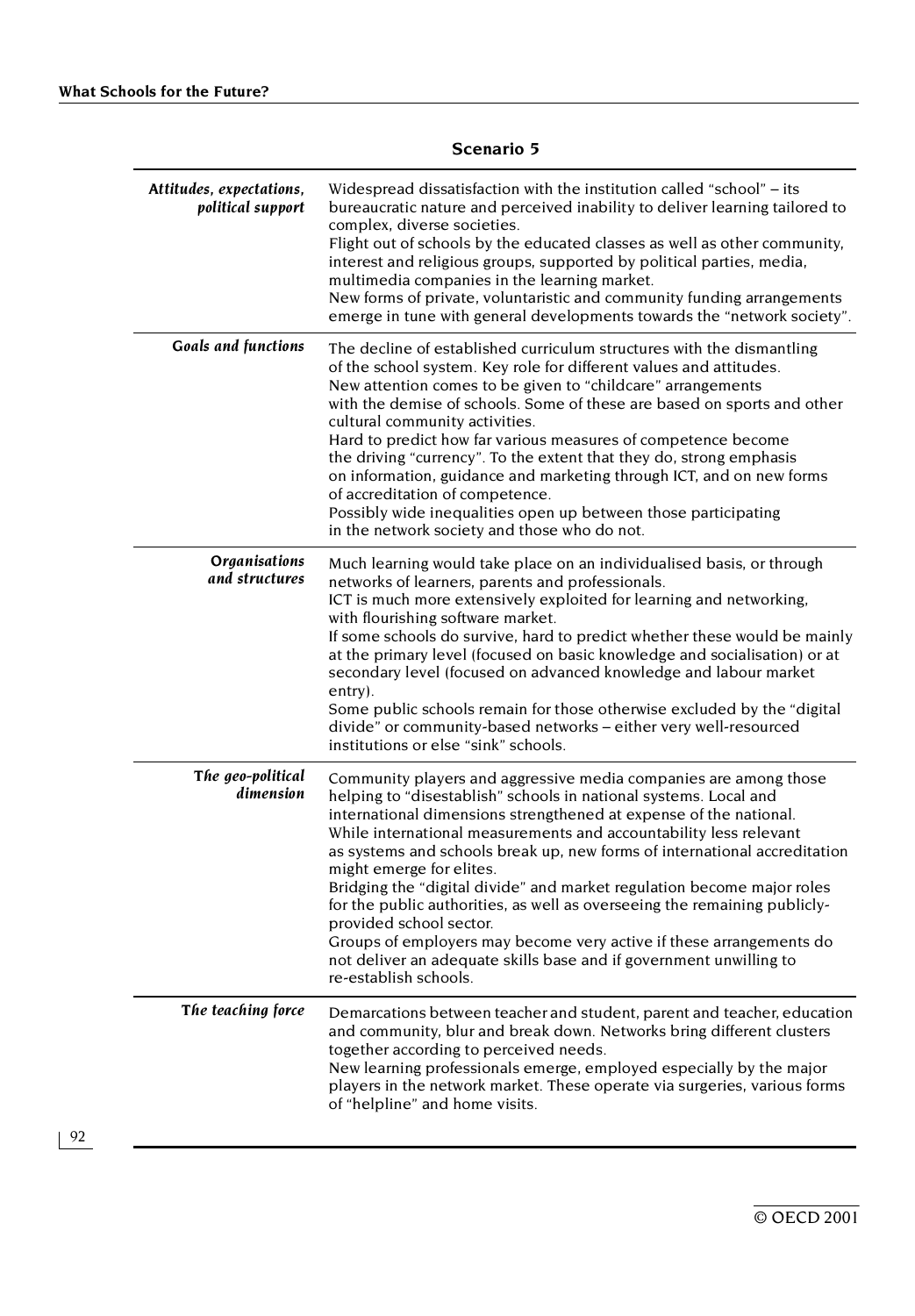the extensive possibilities opened up by the Internet and continually developing forms of powerful and inexpensive ICT. The result is the radical de-institutionalisation, even dismantling, of school systems.

What takes their place is part of the emerging "network society". Learning for the young is not primarily conferred in particular places called "school" nor through professionals called "teachers" nor necessarily located in distinct residential community bases. Much more diverse cultural, religious and community voices come to be reflected in the day-to-day socialisation and learning arrangements for children in the "network society". Some are very local in character, but there are also extensive opportunities for distance and cross-border learning and networking. The demarcations between the initial and continuing phases of lifelong learning come to be substantially blurred. While these arrangements are supported as promoting diversity and democracy, they may also bring substantial risks of exclusion especially for those students who have traditionally relied on the school as the mechanism for social mobility and inclusion.

Scenarios based around these ideas are among the most commonly proposed as "visions" for the future of schooling. They have the appeal of offering, for those in search of change, a clear alternative to the more schoolbased models outlined above. Scenario 5 can be understood as a feature of already-visible developments towards the "network society" (Castells, 1996), building on the potential of ICT to provide the means for learning and networking beyond time and place constraints. It is in tune with those messages of the broader lifelong learning agenda stressing flexibility, individualisation, and the role of non-formal learning. In relation to school-age learning, home schooling is growing and some predict this will quicken into the future, even if it is still relatively smallscale in most countries (Hargreaves, 1999). While sharing some common features with the "market model" of Scenario 2 , the driving force in this scenario is co-operation rather than competition, again appealing to those in search of alternative "post-industrial" paradigms.

*… and replaced by diverse learning networks as part of "network society"*

*Common ideas among futurists as a clear alternative to school-based approaches*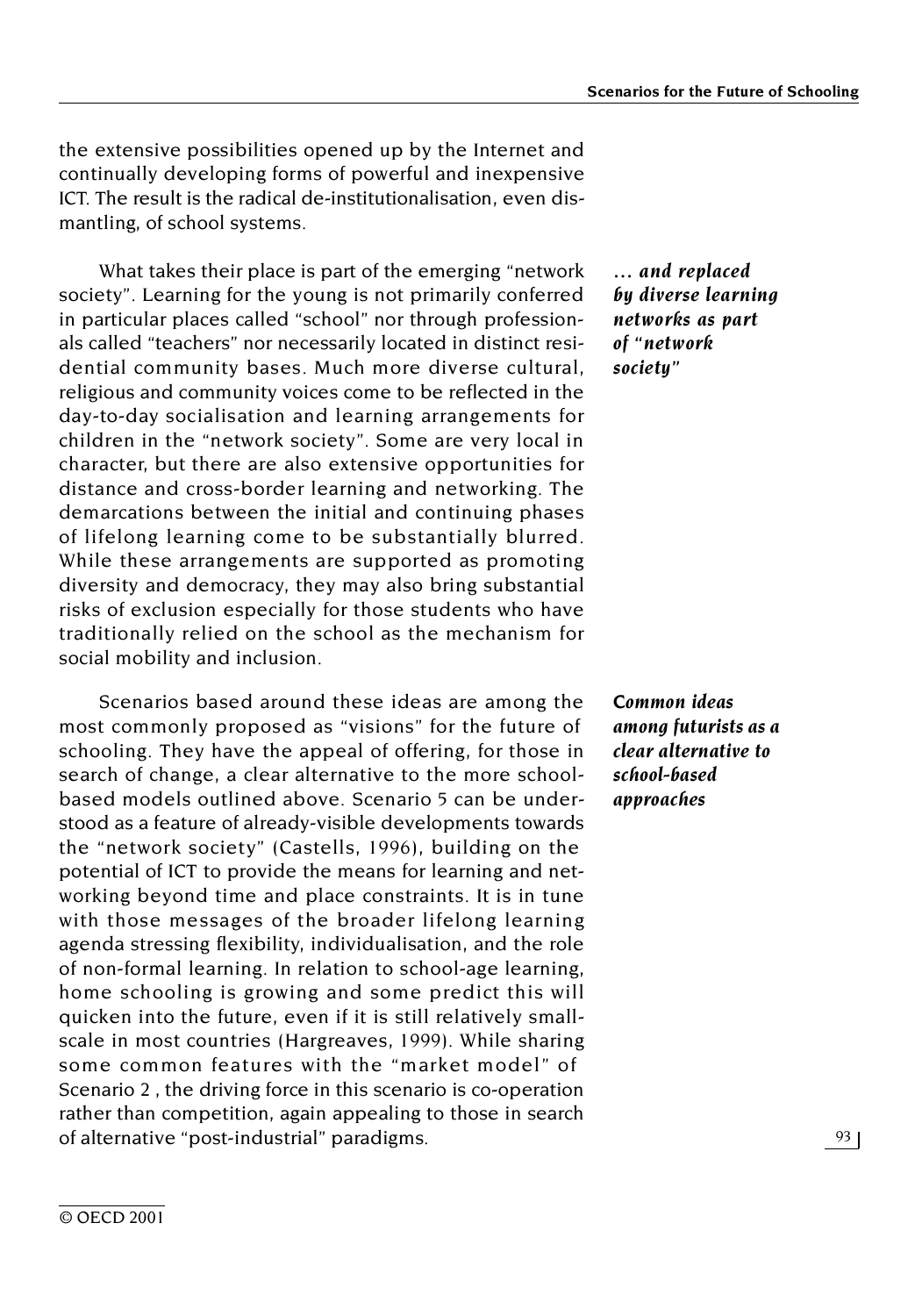### *But is this scenario feasible or sustainable?*

Yet, it also raises serious questions of feasibility and sustainability. How well would such arrangements meet the range of critical "hidden" functions, including of socialisation, that has made the school such a universal model and so resilient (as discussed under Scenario 1)? What would happen to those individuals and communities who are not active participants in the "network society" and who have low social capital? It is possible that this scenario would actually deepen the "digital divide" (OECD, 2000*c*). This scenario, therefore, also runs into potentially severe inequality problems, raising the prospect of government intervention in ways that would undermine the very distinctiveness of this scenario. Does it really provide a feasible scenario for the 21st century or is it instead proposing a return to 18th/19th century educational arrangements (plus the Internet)? Along with such questions about feasibility are those to do with stability/volatility – does it describe a "steady-state" future or a transition point calling for further transformation?

*Scenario 6: "Teacher exodus – The 'meltdown scenario'"*

- *Severe teacher shortages do not respond to policy action*
- *Retrenchment, conflict, and falling standards leading to areas of "meltdown", or*
- *Crisis provides spur to widespread innovation but future still uncertain*

*Teacher supply problems reach crisis proportions threatening "meltdown"…*

This scenario can be regarded as an elaboration of a "worst case" in response to the question posed in conclusion of Scenario 1 – would the "status quo" survive were teacher shortages to turn into a real staffing crisis? This "meltdown" scenario comes about through the conjuncture of four main factors: *a)* a highly skewed teacher age profile resulting in outflows through retirement far out-stripping inflows of new recruits; *b)* a long period with very tight labour market conditions and general skill shortages resulting in severe difficulties both to recruit new teachers and to retain them in the profession; *c)* the upward shift in teacher rewards and/or staffing levels needed to make a tangible impact on relative attractiveness being viewed as prohibitively expensive, given the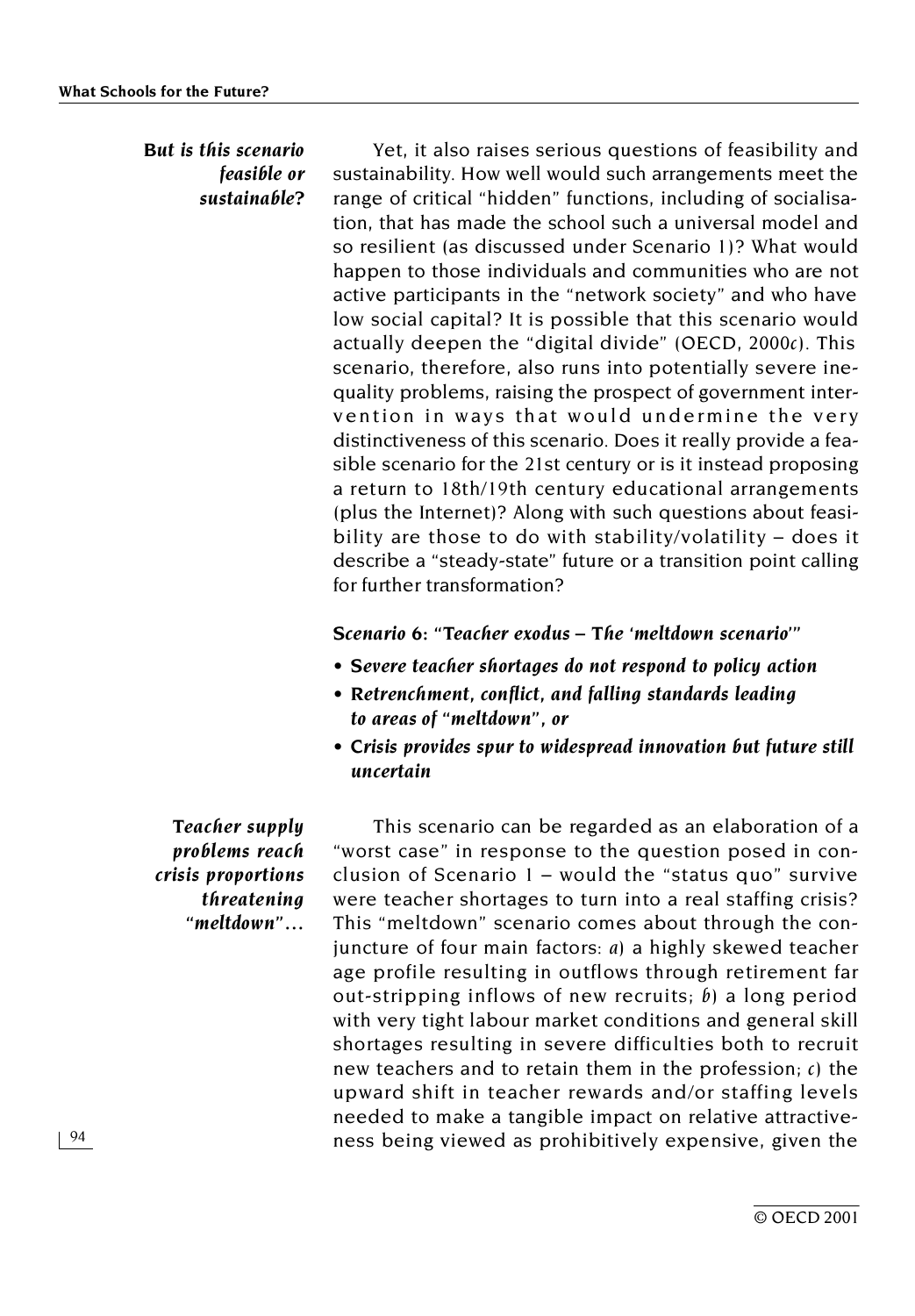| Scenario 6                                                                                                                                                                                                                                                                                                                                                                                                                                                                                                                                                                                                                                                                                                                                                                                                                                                                                                          |                                               |  |
|---------------------------------------------------------------------------------------------------------------------------------------------------------------------------------------------------------------------------------------------------------------------------------------------------------------------------------------------------------------------------------------------------------------------------------------------------------------------------------------------------------------------------------------------------------------------------------------------------------------------------------------------------------------------------------------------------------------------------------------------------------------------------------------------------------------------------------------------------------------------------------------------------------------------|-----------------------------------------------|--|
| Widespread public and media dissatisfaction with the state of education in<br>the face of the teacher recruitment crisis and growing sense of declining<br>standards, especially in worst-affected areas.<br>Relative political impotence to address the loss from the teaching force<br>given the scale and long-term nature of the problem and/or deep-seated<br>culural barriers to changes needed to set in train another of the scenarios.<br>The education political climate becomes either increasingly conflictual or<br>leads to consensual emergency strategies.                                                                                                                                                                                                                                                                                                                                          | Attitudes, expectations,<br>political support |  |
| Established curriculum structures under intense pressure, especially<br>in shortage subjects. Where main response is one of retrenchment,<br>examinations and accountability mechanisms are strengthened in a bid<br>to halt sliding standards.<br>Where the teacher shortage instead stimulates widespread change, major<br>revisions of curricula undertaken – much more outcome- and demand-<br>oriented and less supply- and programme-centred. New forms of parallel<br>evaluation and assessment methods developed.<br>Inequalities widen sharply between residential areas, social and cultural<br>groups, etc. Affluent parents in worst-affected areas desert public education<br>in favour of private alternatives.                                                                                                                                                                                       | Goals and functions                           |  |
| Very diverse organisational responses to lack of teachers. In some situations,<br>there is a return to highly traditional methods, partly through public<br>pressure in response to declining standards, partly because of large classes<br>In other situations, innovative organisational responses using different forms<br>of expertise (including from tertiary education, enterprises, communities),<br>and diverse mixes of lectures, student groupings, home learning, ICT, etc.<br>Intensive use of ICT as an alternative to teachers; ICT companies very<br>actively involved. Wide disparities again possible between highly<br>innovative and traditional uses.                                                                                                                                                                                                                                          | <b>Organisations</b><br>and structures        |  |
| The position of the national authorities is strengthened in the face of crisis,<br>as they acquire extended powers. It weakens, however, the longer the crises<br>are unresolved.<br>Communities with no serious teacher shortages seek to protect themselves<br>and extend their autonomy from national authorities.<br>Corporate and media interests in the learning market intensify.<br>International solidarity improves between some countries where initiatives<br>develop to "lend" and "borrow" trained teachers, including between North<br>and South.<br>Solidarity declines and protectionist responses increase the more<br>generalised the shortages and where several countries are competing<br>for limited pools of qualified staff.                                                                                                                                                               | The geo-political dimension                   |  |
| Teacher rewards increase as part of measures to tackle shortages.<br>Conditions of teaching worsen as numbers fall, with problems acute in worst-<br>affected areas, exacerbating the sense of crisis.<br>Strenuous efforts made to bring trained – especially retired – teachers back<br>into schools. Often only disappointing results, particularly where school<br>politics and very conflictual and in areas of severe shortage.<br>In some countries, the distinctiveness of the teacher corps and role<br>of unions/associations increase in proportion to their relative scarcity. In<br>others, established conventions, contractual arrangements, and career<br>structures are rapidly eroded.<br>As schools shorten teaching time, many posts created for semi-professional<br>"child-minding". The market in home tuition flourishes, possibly<br>with government subsidies to lower-income households. | The teaching force                            |  |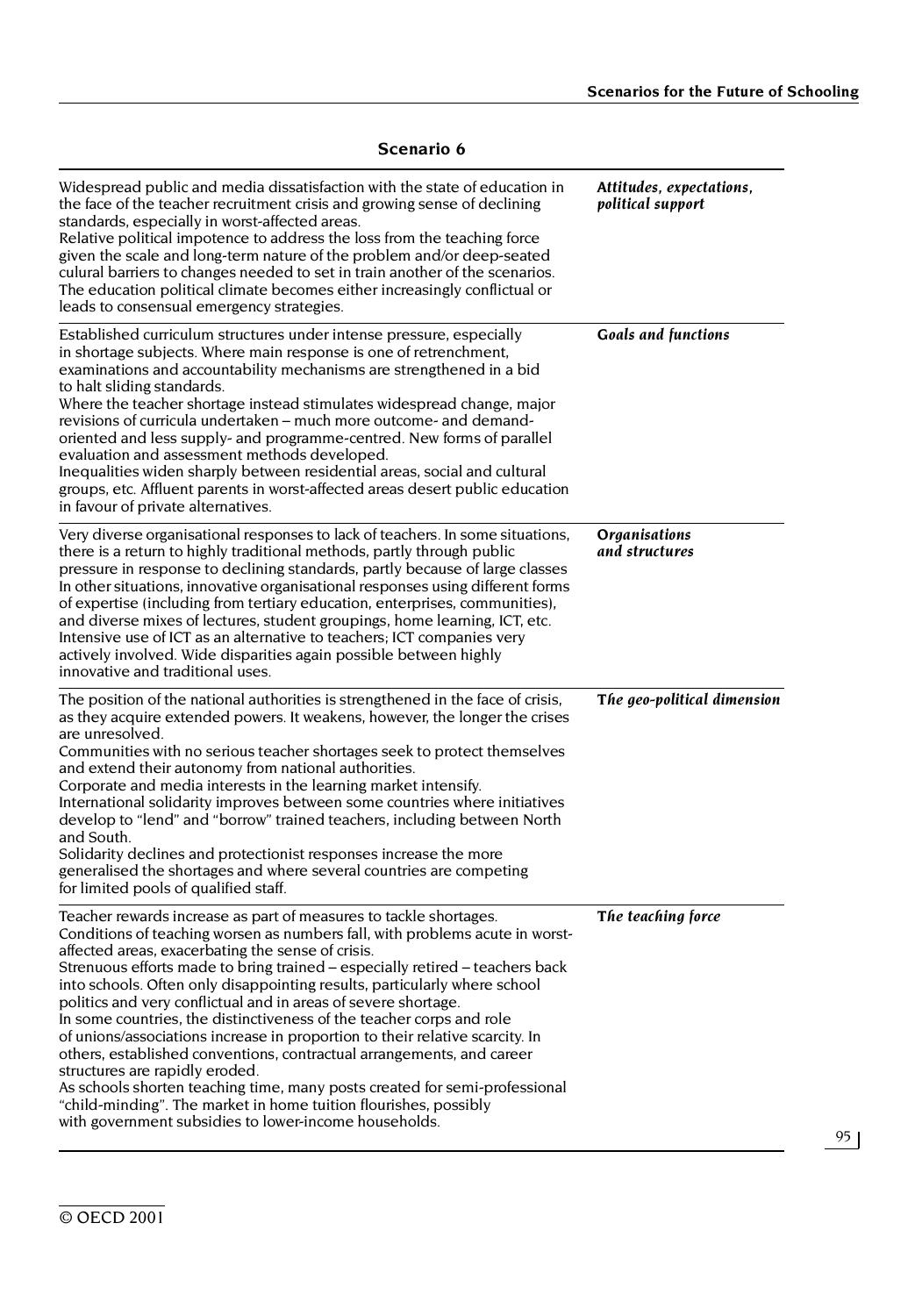sheer numbers involved; and *d)* even when measures are proving effective, they require long delays before a noticeable effect results in greater numbers of practising teachers, making it still harder to break into the vicious circles.

*… despite concerted policy measures*

*Reactions to "meltdown" differ, from conflict and retrenchment to innovation and cohesion*

*Proven resilience of school systems, but also signs in some countries give grounds for concern*

The scenario posits a staffing crisis in a context that differs in at least two important respects from that of the "baby boom" of the 1960s. First, the quality demands and expectations of students for extended educational careers have moved on substantially in forty years. Second, the attractiveness of school-level teaching as a career has declined against a continuing upward trend in the share of advanced-skill posts throughout the economy as a whole, posts that often enjoy greater rewards. This combination of factors comes together in this scenario in the form of a very serious crisis for schools, rather than assuming that the problems will always be "muddled through".

As the teacher exodus takes hold and the scale of the "meltdown" crisis is recognised, potentially very different outcomes could be part of Scenario 6. At one extreme, a vicious circle of retrenchment, conflict, and decline sets in, exacerbating the inequalities and problems further. At the other, the teacher crisis provides the spur to radical innovation and change, with different stakeholders joining forces behind far-reaching emergency strategies. Even in that more optimistic case, "meltdown" would not necessarily be avoided. In between, a more evolutionary response to the crisis might be that rewards and attractiveness of the profession increase leading eventually to reconstruction. Whether actions taken would allow another scenario to take the place of "meltdown" would depend critically on the room for manoeuvre permitted by social and political cultures.

There are many uncertainties in this scenario, therefore, and its value in some countries may lie less in its predictive power and more in sharpening awareness of the possibility of severe teacher shortages and their consequences. Some might judge it to be unlikely given the proven resilience and adaptability of school systems: they would argue that some matching of teacher supply and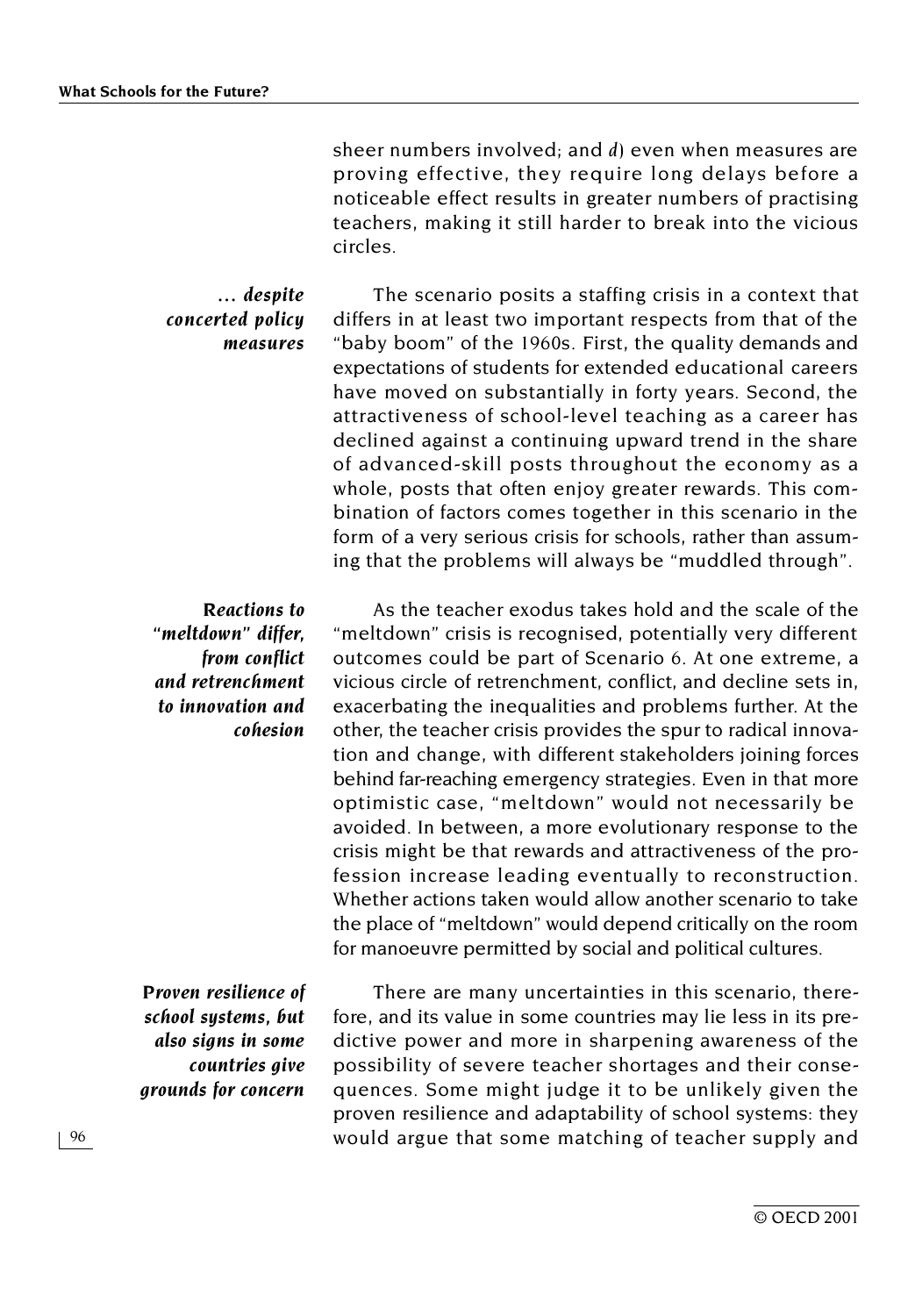demand will always be achieved and "meltdown" avoided, though perhaps with costs to be paid in educational quality. Even in quantitative terms, however, the previous chapter showed patterns and trends that might prove highly problematic. In certain countries, teacher salaries remain well below average GDP per capita even after 15 years' service. Problems of an ageing profession are not universal but are acute in places. Where these, and other indicators of problematic attractiveness and recruitment, are found in combination, then indeed this form of "worst case" scenario may become much more likely.

## **Concluding remarks**

As the methodologies for educational forward-thinking remain under-developed, there is much to be done in building up a "toolbox" of such approaches to inform the policy-making process. Scenarios, as presented in this chapter, are one vehicle for doing this. This is most effectively undertaken at the levels and among the stakeholders who are strategic in the change and decision-making process, stimulating dialogue among them. Used thus, they might well need to be reformulated in terms of the relevant realities for a particular country or setting. They might need to be distilled down still further from the reported six. This is to underline that these scenarios are not meant to be understood as a polished final of statements about the future but the starting point for a process of genuine engagement.

The OECD "Schooling for Tomorrow" programme has begun to use them in this way. These scenarios informed a major international conference held in Rotterdam towards the end of 2000, and were presented to the OECD Ministers of Education as part of their analytical material at their Paris April 2001 meeting. In the Rotterdam conference, participants completed a questionnaire on the desirability and likelihood of the different scenarios, and the results are reported and discussed by Hutmacher in this volume (Chapter 12). He has complemented this by repeating the exercise in a national (Swiss), as well as the international,

*The scenarios: not polished final statements about the future but the starting point for dialogue and engagement*

*Such dialogue begun at international and national seminars, with broadly consistent results*